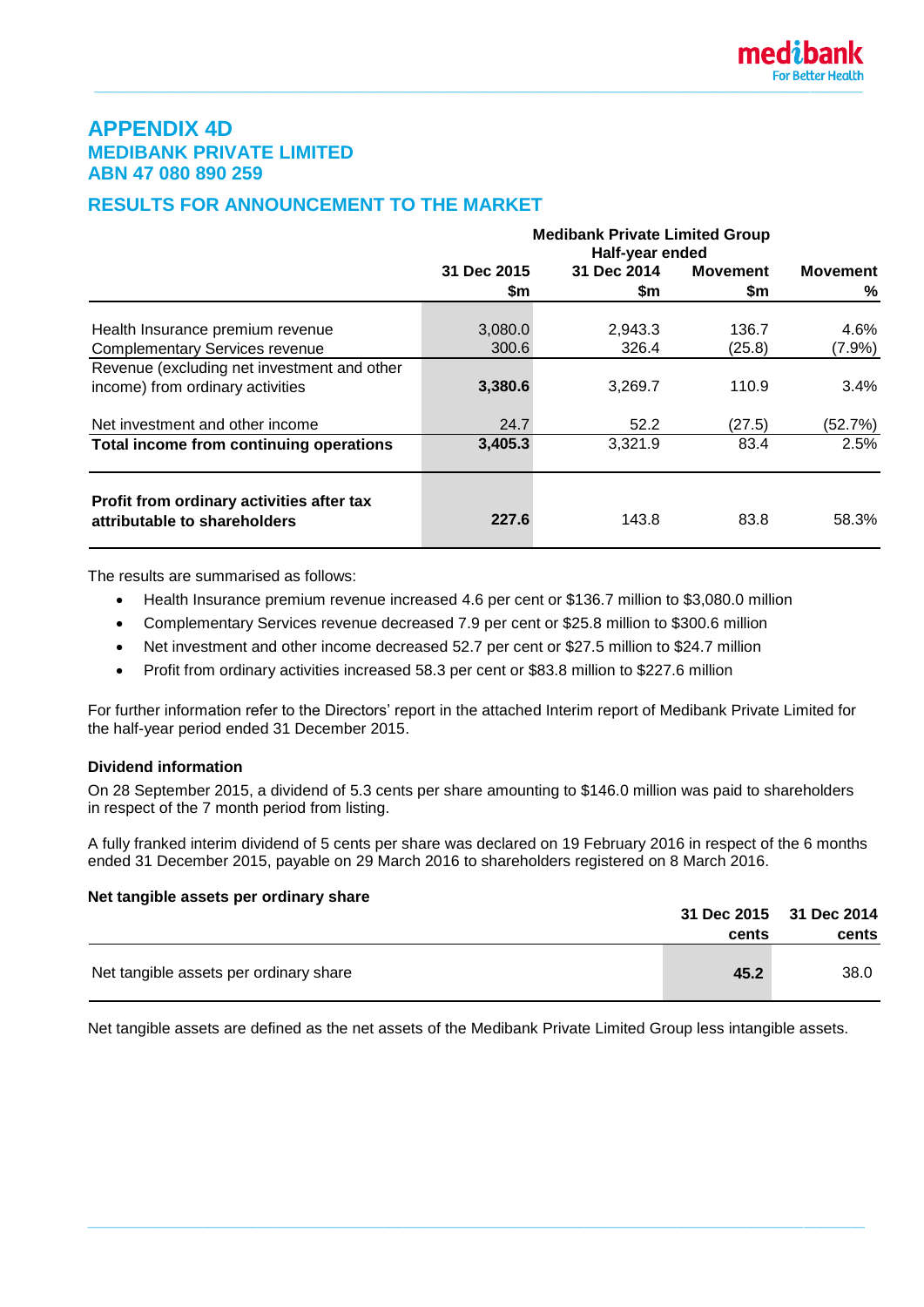

# **MEDIBANK PRIVATE LIMITED**

ABN 47 080 890 259

**INTERIM REPORT** 31 DECEMBER 2015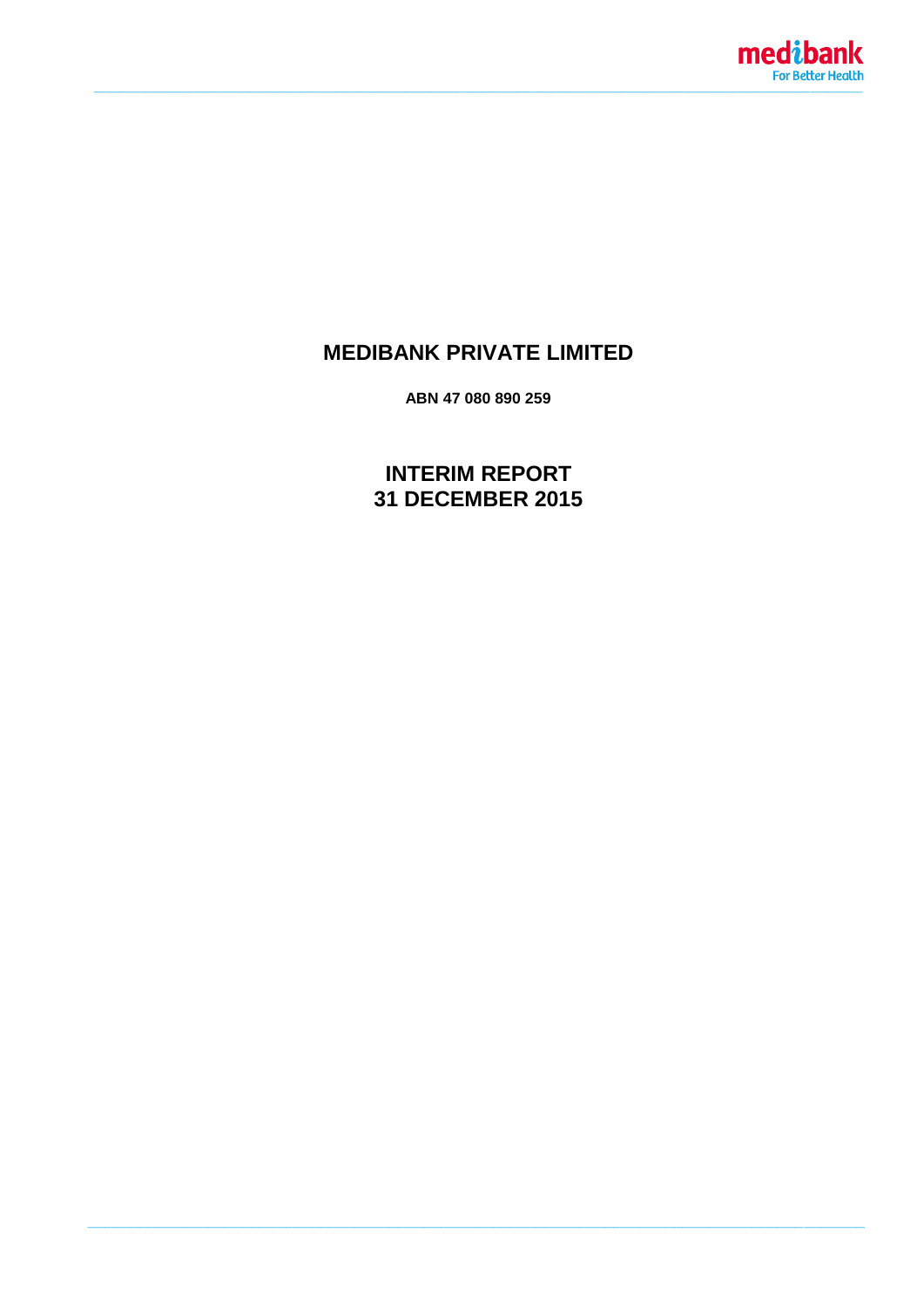# **CONTENTS**

| Directors' report                                       | 1  |
|---------------------------------------------------------|----|
| Auditor's independence declaration                      | 3  |
| Consolidated interim report                             |    |
| Consolidated income statement                           | 4  |
| Consolidated statement of comprehensive income          | 5  |
| Consolidated statement of financial position            | 6  |
| Consolidated statement of changes in equity             | 7  |
| Consolidated statement of cash flows                    | 8  |
| Notes to the consolidated financial statements          | 9  |
| Directors' declaration                                  | 20 |
| Independent auditor's review report to the shareholders | 21 |

**\_\_\_\_\_\_\_\_\_\_\_\_\_\_\_\_\_\_\_\_\_\_\_\_\_\_\_\_\_\_\_\_\_\_\_\_\_\_\_\_\_\_\_\_\_\_\_\_\_\_\_\_\_\_\_\_\_\_\_\_\_\_\_\_\_\_\_\_\_\_\_\_\_\_\_\_\_\_\_\_\_\_\_\_\_\_\_\_\_\_**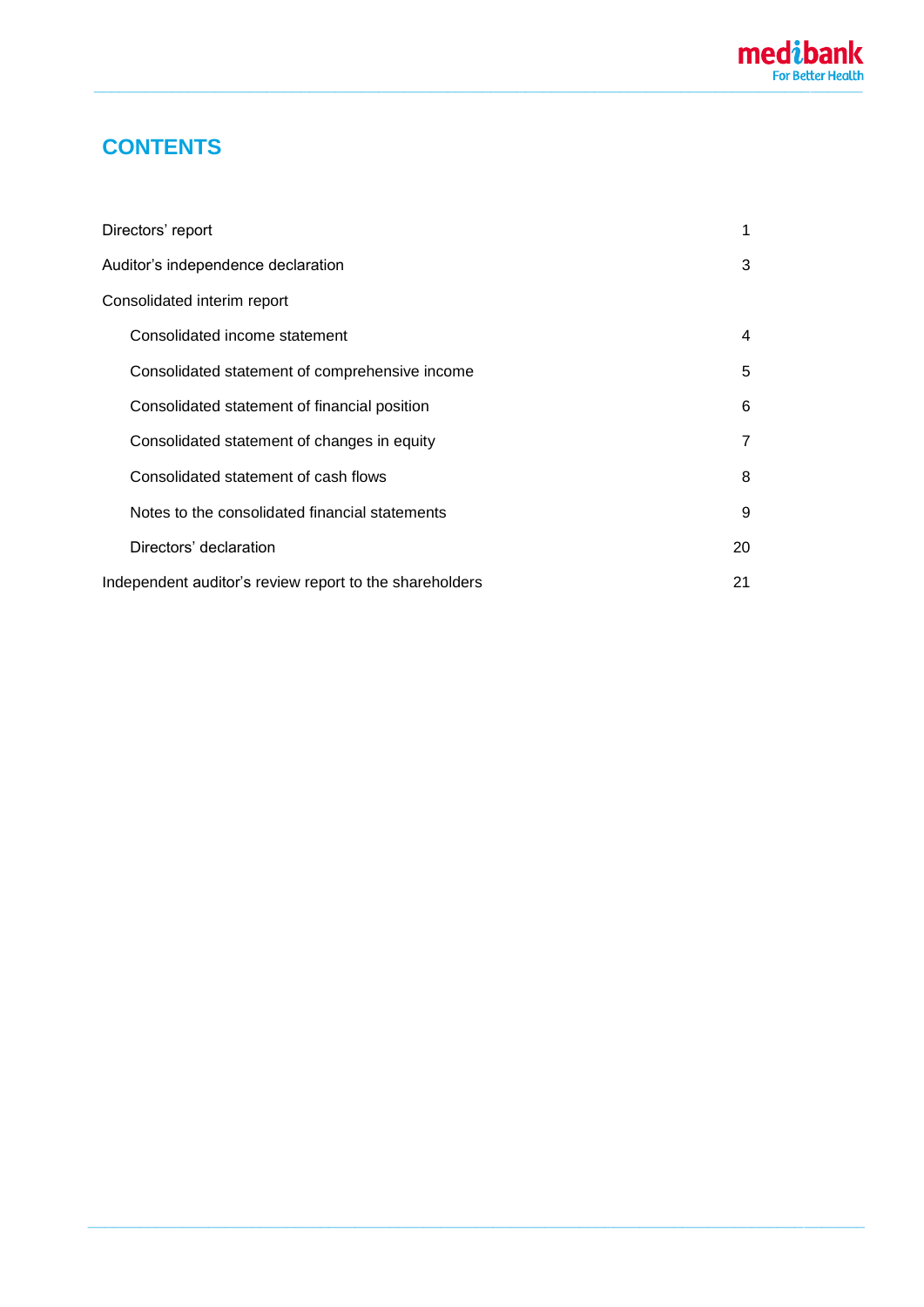The directors of Medibank Private Limited (Medibank or the Group) present their report on the consolidated entity for the half-year ended 31 December 2015.

#### **Directors**

The following persons were directors of Medibank during the whole of the half-year and up to the date of this report:

- Elizabeth Alexander AM (Chairman)
- George Savvides (Managing Director)
- Anna Bligh
- David Fagan
- Dr Cherrell Hirst AO
- Peter Hodgett
- Linda Bardo Nicholls AO
- Christine O'Reilly

### **Review of operations**

#### *Group result*

Group net profit after tax was up 58.3% to \$227.6 million primarily reflecting the increase in operating profit from the Health Insurance business. The result reflects a \$23.2 million one-off tax benefit relating to the Company's success in having a change in tax position for prior periods endorsed by the Australian Taxation Office in December 2015.

#### *Health Insurance*

Health Insurance premium revenue was up 4.6% to \$3,080.0 million, underpinned by the government approved premium rate rise of 6.59% (effective from 1 April 2015). The number of policyholders decreased by 0.6%, reflecting both a slowing overall market growth and a reduction in Medibank group's market share despite continued growth in the ahm brand.

Health Insurance operating profit increased 58.8% to \$271.7 million, with the operating margin up from 5.8% to 8.8%. Gross margin increased from 13.9% to 17.2%. A strong focus on health cost leadership initiatives continued to benefit margins, which were also assisted by a slowdown in the growth of hospital utilisation rates and the benefit of a c. \$19 million pre-tax release from the 30 June 2015 claims provision.

Management expenses increased by 8.6% to \$257.2 million. As a result, Medibank's management expense ratio increased from 8.1% to 8.4%. Management expenses in FY15 were more heavily weighted to the second half reflecting the timing of project and marketing spend, due, in part, to the Company's November 2014 float.

### *Complementary Services*

Complementary Services revenue declined 7.9% to \$300.6 million, however operating profit increased 27.8% to \$9.2 million. This reflected changes in response to the Company's strategic review, most notably the October 2015 sale of the Workplace Health and Travel Doctor businesses.

#### *Investment Income*

Net investment income fell from \$43.4 million to \$18.6 million, due to relatively lower equity market returns, as well as lower interest rates compared to the prior corresponding period.

### **Rounding of amounts**

The amounts contained in this report and in the financial report have been rounded to the nearest hundred thousand dollars (where rounding is applicable) unless specifically stated otherwise under the relief available pursuant to Australian Securities and Investments Commission Class Order 98/100. Medibank is an entity to which that Class Order applies.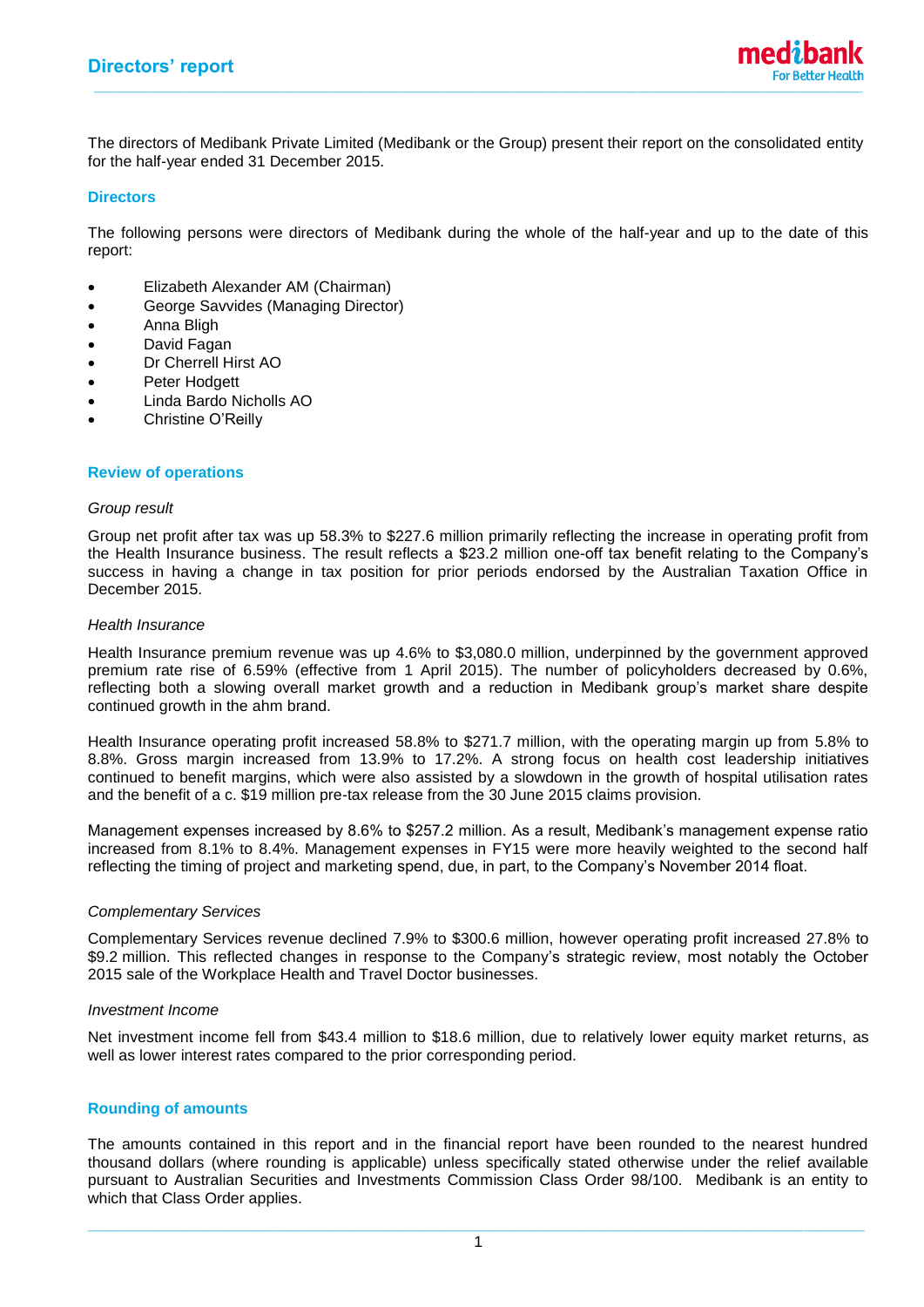

# **Auditor's independence declaration**

A copy of the Auditor's independence declaration as required by section 307C of the *Corporations Act 2001* is set out on page 3.

This report is made in accordance with a resolution of the directors.

de

referribles  $10<sup>o</sup>$ 

Elizabeth Alexander AM George Savvides<br>Chairman Chairman Manaqing Directo

Managing Director

19 February 2016 Melbourne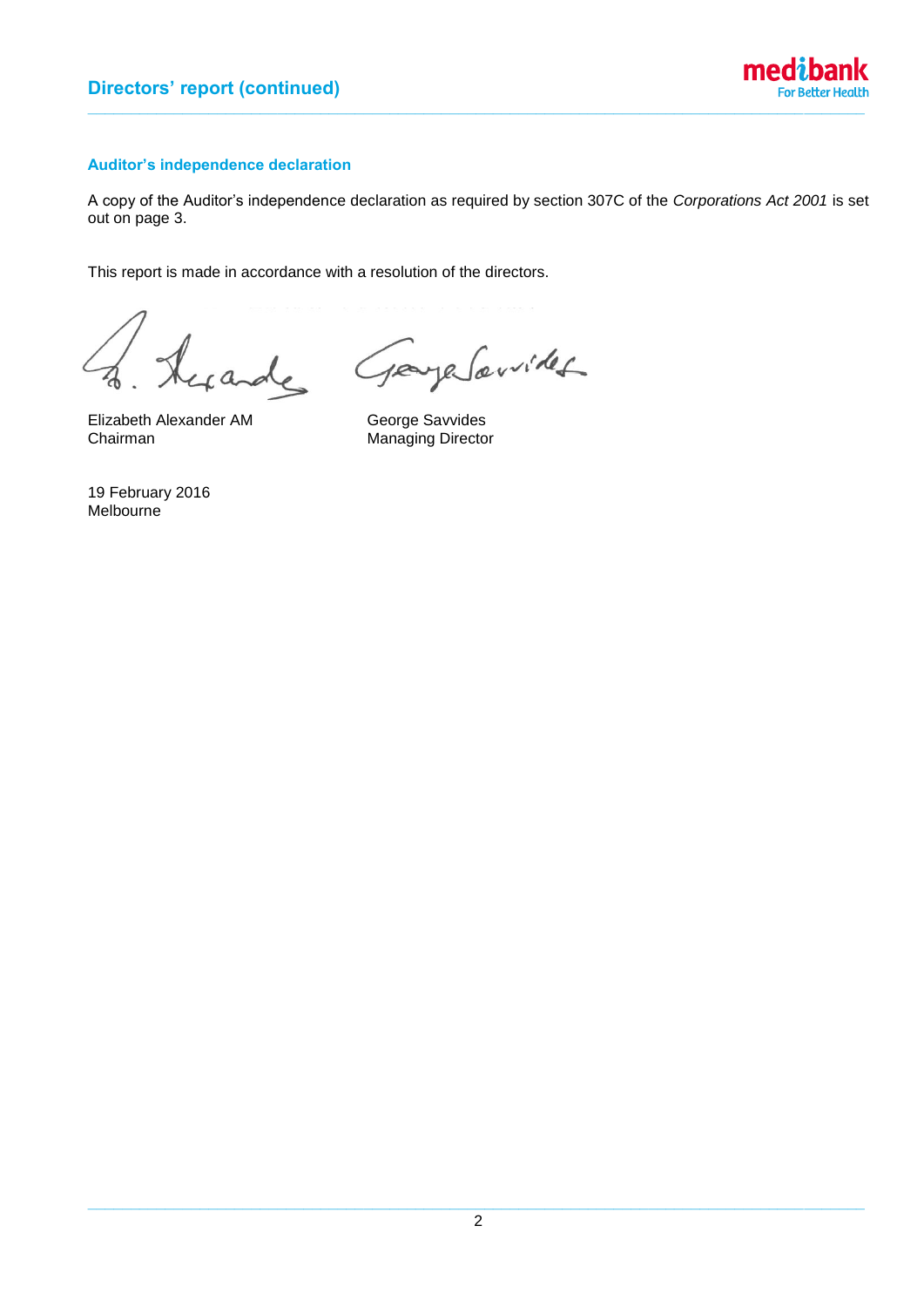

# **Auditor's Independence Declaration**

As lead auditor for the review of Medibank Private Limited for the half-year ended 31 December 2015, I declare that to the best of my knowledge and belief, there have been:

- a) no contraventions of the auditor independence requirements of the *Corporations Act 2001* in relation to the review; and
- b) no contraventions of any applicable code of professional conduct in relation to the review.

This declaration is in respect of Medibank Private Limited and the entities it controlled during the period.

Chris Dodd Melbourne Partner PricewaterhouseCoopers

19 February 2016

*PricewaterhouseCoopers, ABN 52 780 433 757 Freshwater Place, 2 Southbank Boulevard, SOUTHBANK VIC 3006, GPO Box 1331, MELBOURNE VIC 3001 T: 61 3 8603 1000, F: 61 3 8603 1999, www.pwc.com.au*

-------------------------------------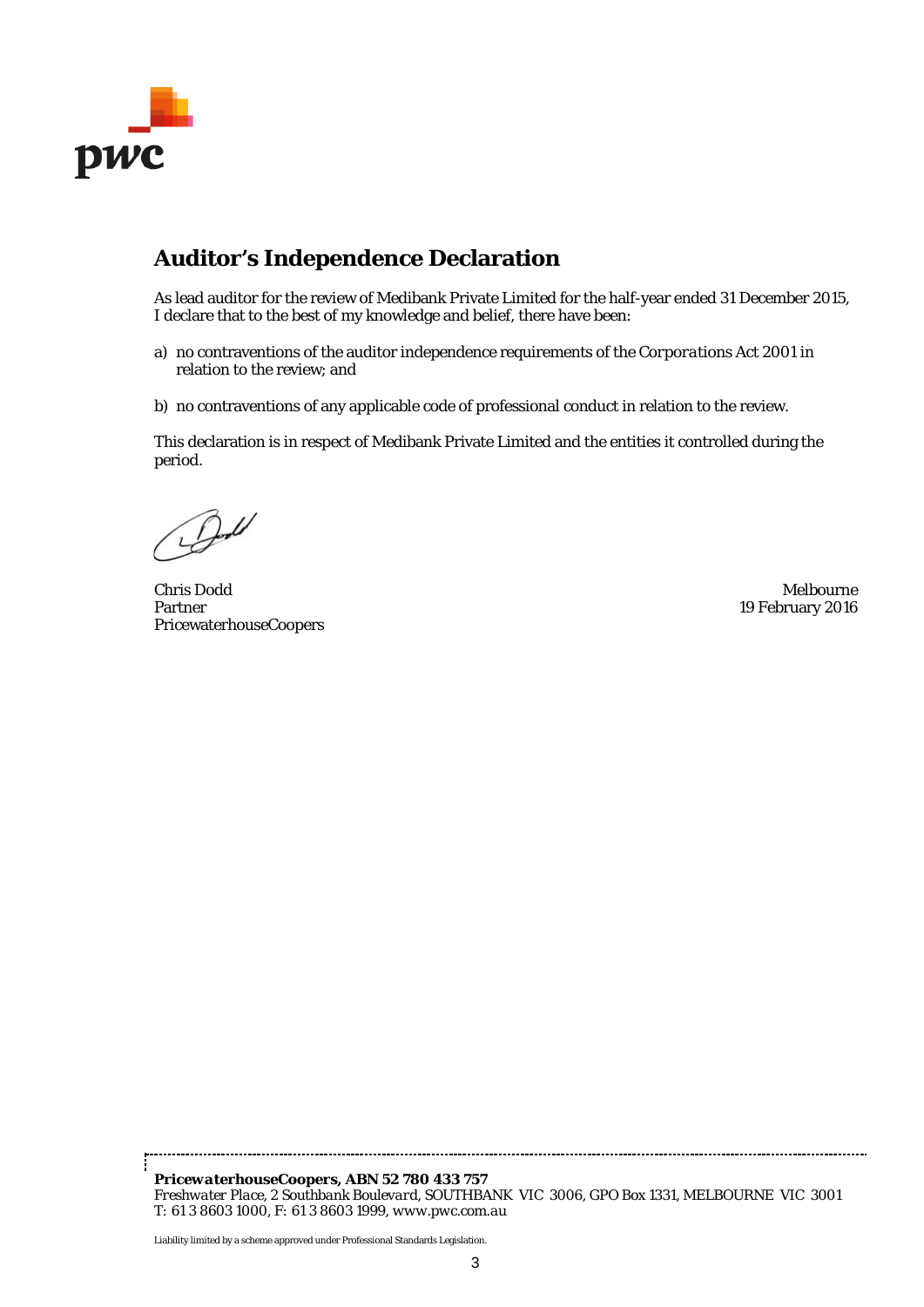# **Consolidated income statement**

For the half-year ended 31 December 2015

|                                                               |             | 31 Dec 2015  | 31 Dec 2014          |
|---------------------------------------------------------------|-------------|--------------|----------------------|
|                                                               | <b>Note</b> | \$m\$        | \$m                  |
|                                                               |             |              |                      |
|                                                               |             |              |                      |
| Revenue                                                       |             |              |                      |
| Health Insurance premium revenue                              | 4(a)        | 3,080.0      | 2,943.3              |
| <b>Complementary Services revenue</b>                         |             | 300.6        | 326.4                |
|                                                               |             | 3,380.6      | $\overline{3,}269.7$ |
|                                                               |             |              |                      |
| Other income                                                  |             | 6.1          | 8.8                  |
|                                                               |             |              |                      |
| <b>Expenses</b>                                               |             |              |                      |
| Claims expense                                                |             | (2,548.5)    | (2,529.8)            |
| Medical services expense                                      |             | (208.9)      | (203.7)              |
| Employee benefits expense                                     |             | (173.0)      | (193.1)              |
| Office and administration expense                             |             | (41.5)       | (51.6)               |
| Marketing expense                                             |             | (43.5)       | (36.9)               |
| Information technology expense                                |             | (24.3)       | (29.2)               |
| Professional service expense                                  |             | (31.0)       | (19.1)               |
| Lease expense                                                 |             | (20.0)       | (22.1)               |
| Depreciation and amortisation expense                         |             | (30.3)       | (30.1)               |
| Other expenses                                                |             | (2.1)        | (4.2)                |
|                                                               |             | (3, 123.1)   | (3, 119.8)           |
|                                                               |             |              |                      |
| Profit before net investment income and income tax            |             | 263.6        | 158.7                |
|                                                               |             |              |                      |
| Net investment income                                         | 4(c)        | 18.6         | 43.4                 |
|                                                               |             |              |                      |
| Profit for the half-year before income tax                    |             | 282.2        | 202.1                |
|                                                               |             |              |                      |
| Income tax expense                                            | 8           | (54.6)       | (58.3)               |
| Profit for the half-year                                      |             | 227.6        | 143.8                |
|                                                               |             |              |                      |
|                                                               |             |              |                      |
|                                                               |             | <b>Cents</b> | Cents                |
|                                                               |             |              |                      |
| Earnings per share for profit attributable to ordinary equity |             |              |                      |
| holders of the Company                                        |             |              |                      |
| Basic earnings per share                                      |             | 8.3          | 5.2                  |
| Diluted earnings per share                                    |             | 8.3          | 5.2                  |
|                                                               |             |              |                      |

The above statement should be read in conjunction with the accompanying notes.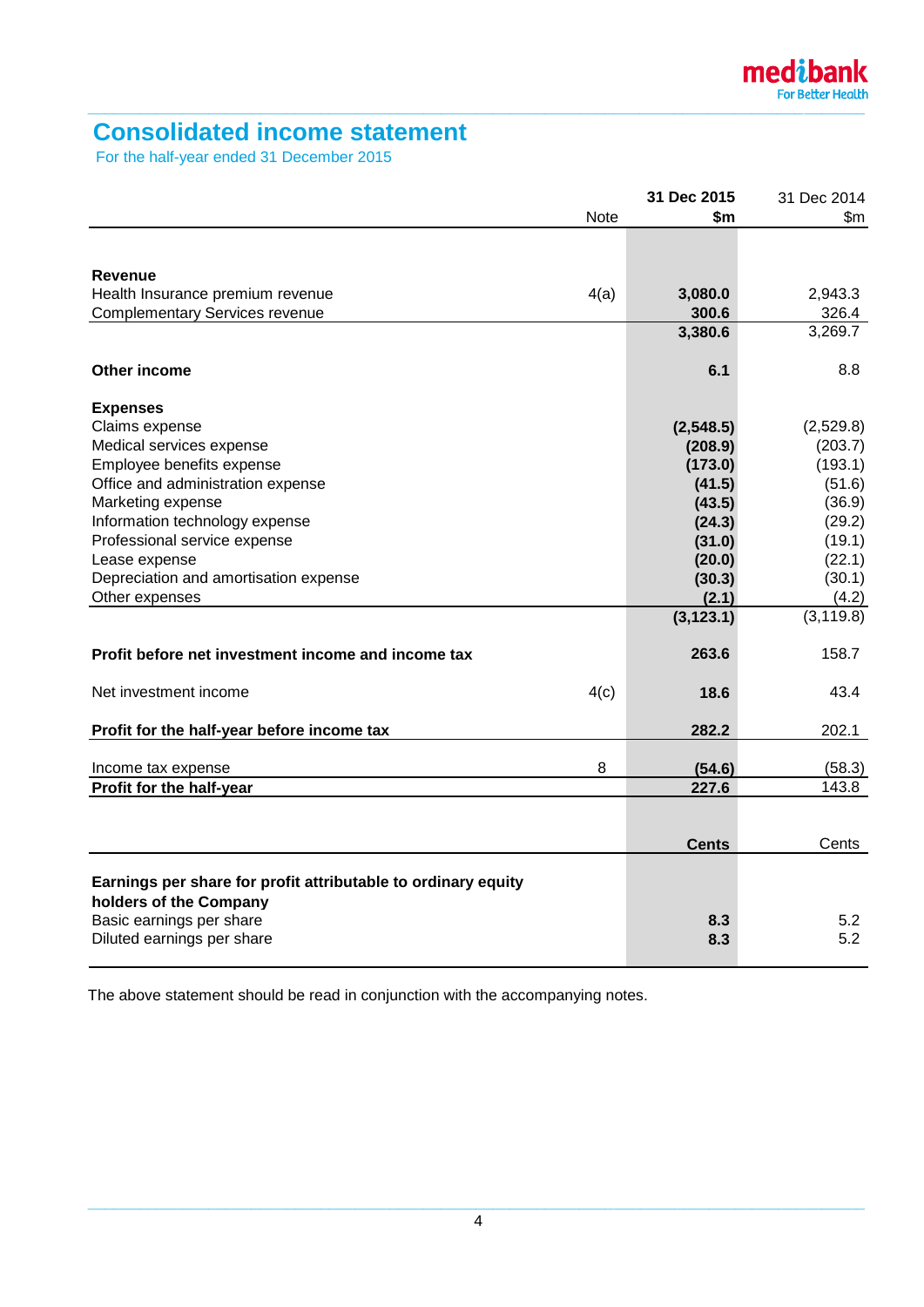

# **Consolidated statement of comprehensive income**

For the half-year ended 31 December 2015

|                                                                                                                                                         | 31 Dec 2015<br>\$m | 31 Dec 2014<br>\$m |
|---------------------------------------------------------------------------------------------------------------------------------------------------------|--------------------|--------------------|
| <b>Profit for the half-year</b>                                                                                                                         | 227.6              | 143.8              |
| Other comprehensive income, net of tax<br>Items that may be reclassified to profit or loss<br>Exchange differences on translation of foreign operations | (0.6)              | 0.1                |
| Items that will not be reclassified to profit or loss<br>Revaluation of land and buildings                                                              |                    | (0.1)              |
|                                                                                                                                                         | (0.6)              |                    |
| Total comprehensive income for the half-year                                                                                                            | 227.0              | 143.8              |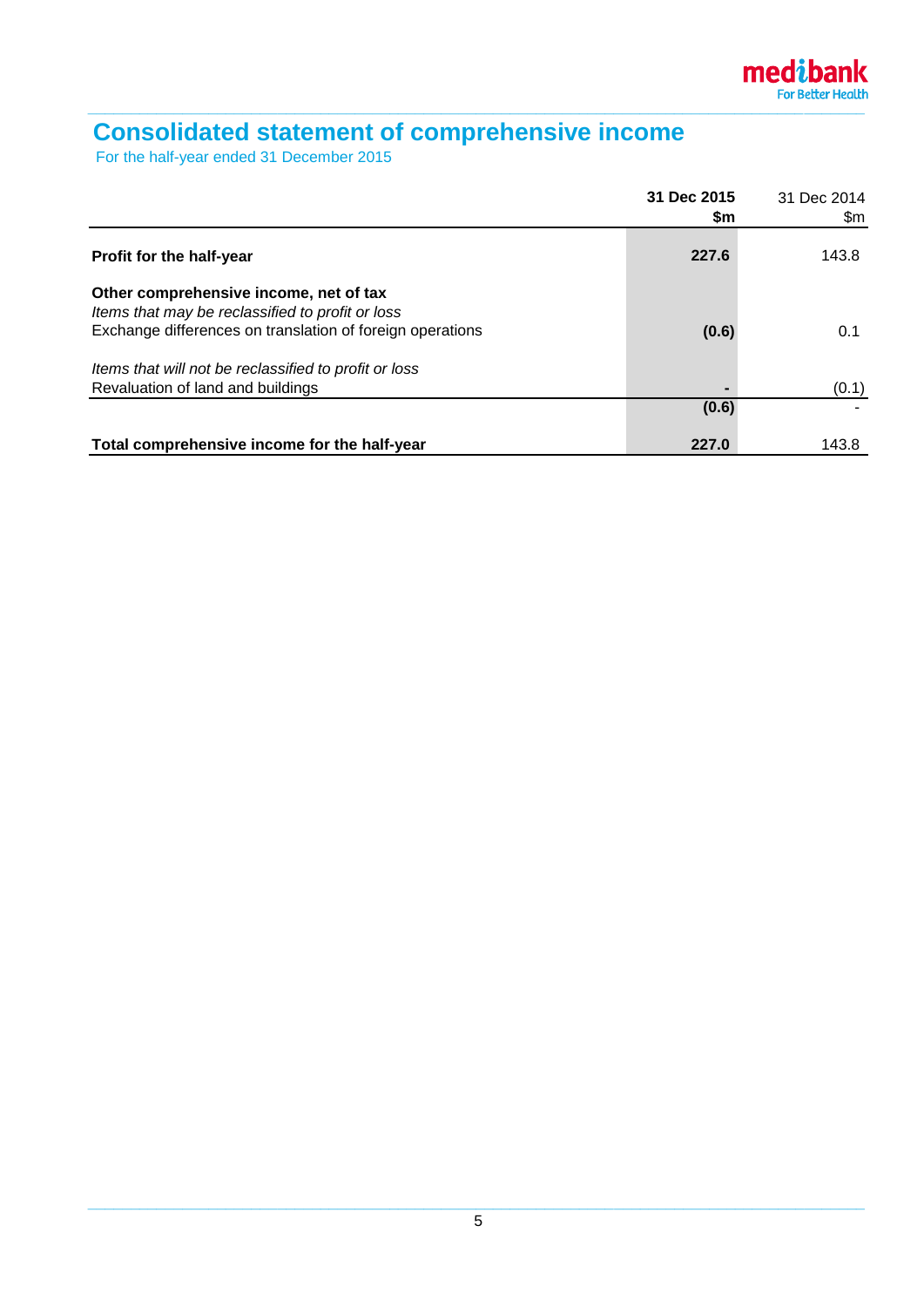# **Consolidated statement of financial position**

As at 31 December 2015

| \$m<br>Note<br>\$m<br><b>Current assets</b><br>Cash and cash equivalents<br>456.3<br>408.7<br>309.7<br>Trade and other receivables<br>301.2<br>Financial assets at fair value through profit or loss<br>6<br>1,702.1<br>1,971.8<br>24.5<br>Deferred acquisition costs<br>22.4<br>Other assets<br>10.2<br>7.9<br>Assets held for sale<br>14.6<br>2,502.8<br>2,726.6<br><b>Total current assets</b><br><b>Non-current assets</b><br>106.1<br>98.8<br>Property, plant and equipment<br>9<br>280.8<br>261.8<br>Intangible assets<br>45.3<br>Deferred acquisition costs<br>40.7<br>1.1<br>Other assets<br>1.1<br>421.4<br><b>Total non-current assets</b><br>414.3<br>2,924.2<br><b>Total assets</b><br>3,140.9<br><b>Current liabilities</b><br>Trade and other payables<br>287.1<br>383.0<br><b>Claims liabilities</b><br>363.7<br>387.5<br>5<br>503.6<br>668.4<br>Unearned premium liability<br>47.9<br>26.9<br>Tax liability<br>Provisions and employee entitlements<br>53.0<br>69.2<br><b>Total current liabilities</b><br>1,255.3<br>1,535.0<br><b>Non-current liabilities</b><br>36.1<br>35.4<br>Trade and other payables<br><b>Claims liabilities</b><br>23.1<br>5<br>17.1<br>57.2<br>Unearned premium liability<br>53.7<br>Deferred tax liabilities<br>5.6<br>0.7<br>Provisions and employee entitlements<br>36.3<br>41.9<br><b>Total non-current liabilities</b><br>163.9<br>143.2<br>1,398.5<br><b>Total liabilities</b><br>1,698.9<br>1,525.7<br>1,442.0<br><b>Net assets</b><br><b>Equity</b><br>Contributed equity<br>85.0<br>85.0<br>21.7<br>21.1<br>Reserves<br>Retained earnings<br>1,419.0<br>1,335.9 |                     | 31 Dec 2015 | 30 Jun 2015 |
|--------------------------------------------------------------------------------------------------------------------------------------------------------------------------------------------------------------------------------------------------------------------------------------------------------------------------------------------------------------------------------------------------------------------------------------------------------------------------------------------------------------------------------------------------------------------------------------------------------------------------------------------------------------------------------------------------------------------------------------------------------------------------------------------------------------------------------------------------------------------------------------------------------------------------------------------------------------------------------------------------------------------------------------------------------------------------------------------------------------------------------------------------------------------------------------------------------------------------------------------------------------------------------------------------------------------------------------------------------------------------------------------------------------------------------------------------------------------------------------------------------------------------------------------------------------------------------------------------------------------|---------------------|-------------|-------------|
|                                                                                                                                                                                                                                                                                                                                                                                                                                                                                                                                                                                                                                                                                                                                                                                                                                                                                                                                                                                                                                                                                                                                                                                                                                                                                                                                                                                                                                                                                                                                                                                                                    |                     |             |             |
|                                                                                                                                                                                                                                                                                                                                                                                                                                                                                                                                                                                                                                                                                                                                                                                                                                                                                                                                                                                                                                                                                                                                                                                                                                                                                                                                                                                                                                                                                                                                                                                                                    |                     |             |             |
|                                                                                                                                                                                                                                                                                                                                                                                                                                                                                                                                                                                                                                                                                                                                                                                                                                                                                                                                                                                                                                                                                                                                                                                                                                                                                                                                                                                                                                                                                                                                                                                                                    |                     |             |             |
|                                                                                                                                                                                                                                                                                                                                                                                                                                                                                                                                                                                                                                                                                                                                                                                                                                                                                                                                                                                                                                                                                                                                                                                                                                                                                                                                                                                                                                                                                                                                                                                                                    |                     |             |             |
|                                                                                                                                                                                                                                                                                                                                                                                                                                                                                                                                                                                                                                                                                                                                                                                                                                                                                                                                                                                                                                                                                                                                                                                                                                                                                                                                                                                                                                                                                                                                                                                                                    |                     |             |             |
|                                                                                                                                                                                                                                                                                                                                                                                                                                                                                                                                                                                                                                                                                                                                                                                                                                                                                                                                                                                                                                                                                                                                                                                                                                                                                                                                                                                                                                                                                                                                                                                                                    |                     |             |             |
|                                                                                                                                                                                                                                                                                                                                                                                                                                                                                                                                                                                                                                                                                                                                                                                                                                                                                                                                                                                                                                                                                                                                                                                                                                                                                                                                                                                                                                                                                                                                                                                                                    |                     |             |             |
|                                                                                                                                                                                                                                                                                                                                                                                                                                                                                                                                                                                                                                                                                                                                                                                                                                                                                                                                                                                                                                                                                                                                                                                                                                                                                                                                                                                                                                                                                                                                                                                                                    |                     |             |             |
|                                                                                                                                                                                                                                                                                                                                                                                                                                                                                                                                                                                                                                                                                                                                                                                                                                                                                                                                                                                                                                                                                                                                                                                                                                                                                                                                                                                                                                                                                                                                                                                                                    |                     |             |             |
|                                                                                                                                                                                                                                                                                                                                                                                                                                                                                                                                                                                                                                                                                                                                                                                                                                                                                                                                                                                                                                                                                                                                                                                                                                                                                                                                                                                                                                                                                                                                                                                                                    |                     |             |             |
|                                                                                                                                                                                                                                                                                                                                                                                                                                                                                                                                                                                                                                                                                                                                                                                                                                                                                                                                                                                                                                                                                                                                                                                                                                                                                                                                                                                                                                                                                                                                                                                                                    |                     |             |             |
|                                                                                                                                                                                                                                                                                                                                                                                                                                                                                                                                                                                                                                                                                                                                                                                                                                                                                                                                                                                                                                                                                                                                                                                                                                                                                                                                                                                                                                                                                                                                                                                                                    |                     |             |             |
|                                                                                                                                                                                                                                                                                                                                                                                                                                                                                                                                                                                                                                                                                                                                                                                                                                                                                                                                                                                                                                                                                                                                                                                                                                                                                                                                                                                                                                                                                                                                                                                                                    |                     |             |             |
|                                                                                                                                                                                                                                                                                                                                                                                                                                                                                                                                                                                                                                                                                                                                                                                                                                                                                                                                                                                                                                                                                                                                                                                                                                                                                                                                                                                                                                                                                                                                                                                                                    |                     |             |             |
|                                                                                                                                                                                                                                                                                                                                                                                                                                                                                                                                                                                                                                                                                                                                                                                                                                                                                                                                                                                                                                                                                                                                                                                                                                                                                                                                                                                                                                                                                                                                                                                                                    |                     |             |             |
|                                                                                                                                                                                                                                                                                                                                                                                                                                                                                                                                                                                                                                                                                                                                                                                                                                                                                                                                                                                                                                                                                                                                                                                                                                                                                                                                                                                                                                                                                                                                                                                                                    |                     |             |             |
|                                                                                                                                                                                                                                                                                                                                                                                                                                                                                                                                                                                                                                                                                                                                                                                                                                                                                                                                                                                                                                                                                                                                                                                                                                                                                                                                                                                                                                                                                                                                                                                                                    |                     |             |             |
|                                                                                                                                                                                                                                                                                                                                                                                                                                                                                                                                                                                                                                                                                                                                                                                                                                                                                                                                                                                                                                                                                                                                                                                                                                                                                                                                                                                                                                                                                                                                                                                                                    |                     |             |             |
|                                                                                                                                                                                                                                                                                                                                                                                                                                                                                                                                                                                                                                                                                                                                                                                                                                                                                                                                                                                                                                                                                                                                                                                                                                                                                                                                                                                                                                                                                                                                                                                                                    |                     |             |             |
|                                                                                                                                                                                                                                                                                                                                                                                                                                                                                                                                                                                                                                                                                                                                                                                                                                                                                                                                                                                                                                                                                                                                                                                                                                                                                                                                                                                                                                                                                                                                                                                                                    |                     |             |             |
|                                                                                                                                                                                                                                                                                                                                                                                                                                                                                                                                                                                                                                                                                                                                                                                                                                                                                                                                                                                                                                                                                                                                                                                                                                                                                                                                                                                                                                                                                                                                                                                                                    |                     |             |             |
|                                                                                                                                                                                                                                                                                                                                                                                                                                                                                                                                                                                                                                                                                                                                                                                                                                                                                                                                                                                                                                                                                                                                                                                                                                                                                                                                                                                                                                                                                                                                                                                                                    |                     |             |             |
|                                                                                                                                                                                                                                                                                                                                                                                                                                                                                                                                                                                                                                                                                                                                                                                                                                                                                                                                                                                                                                                                                                                                                                                                                                                                                                                                                                                                                                                                                                                                                                                                                    |                     |             |             |
|                                                                                                                                                                                                                                                                                                                                                                                                                                                                                                                                                                                                                                                                                                                                                                                                                                                                                                                                                                                                                                                                                                                                                                                                                                                                                                                                                                                                                                                                                                                                                                                                                    |                     |             |             |
|                                                                                                                                                                                                                                                                                                                                                                                                                                                                                                                                                                                                                                                                                                                                                                                                                                                                                                                                                                                                                                                                                                                                                                                                                                                                                                                                                                                                                                                                                                                                                                                                                    |                     |             |             |
|                                                                                                                                                                                                                                                                                                                                                                                                                                                                                                                                                                                                                                                                                                                                                                                                                                                                                                                                                                                                                                                                                                                                                                                                                                                                                                                                                                                                                                                                                                                                                                                                                    |                     |             |             |
|                                                                                                                                                                                                                                                                                                                                                                                                                                                                                                                                                                                                                                                                                                                                                                                                                                                                                                                                                                                                                                                                                                                                                                                                                                                                                                                                                                                                                                                                                                                                                                                                                    |                     |             |             |
|                                                                                                                                                                                                                                                                                                                                                                                                                                                                                                                                                                                                                                                                                                                                                                                                                                                                                                                                                                                                                                                                                                                                                                                                                                                                                                                                                                                                                                                                                                                                                                                                                    |                     |             |             |
|                                                                                                                                                                                                                                                                                                                                                                                                                                                                                                                                                                                                                                                                                                                                                                                                                                                                                                                                                                                                                                                                                                                                                                                                                                                                                                                                                                                                                                                                                                                                                                                                                    |                     |             |             |
|                                                                                                                                                                                                                                                                                                                                                                                                                                                                                                                                                                                                                                                                                                                                                                                                                                                                                                                                                                                                                                                                                                                                                                                                                                                                                                                                                                                                                                                                                                                                                                                                                    |                     |             |             |
|                                                                                                                                                                                                                                                                                                                                                                                                                                                                                                                                                                                                                                                                                                                                                                                                                                                                                                                                                                                                                                                                                                                                                                                                                                                                                                                                                                                                                                                                                                                                                                                                                    |                     |             |             |
|                                                                                                                                                                                                                                                                                                                                                                                                                                                                                                                                                                                                                                                                                                                                                                                                                                                                                                                                                                                                                                                                                                                                                                                                                                                                                                                                                                                                                                                                                                                                                                                                                    |                     |             |             |
|                                                                                                                                                                                                                                                                                                                                                                                                                                                                                                                                                                                                                                                                                                                                                                                                                                                                                                                                                                                                                                                                                                                                                                                                                                                                                                                                                                                                                                                                                                                                                                                                                    |                     |             |             |
|                                                                                                                                                                                                                                                                                                                                                                                                                                                                                                                                                                                                                                                                                                                                                                                                                                                                                                                                                                                                                                                                                                                                                                                                                                                                                                                                                                                                                                                                                                                                                                                                                    |                     |             |             |
|                                                                                                                                                                                                                                                                                                                                                                                                                                                                                                                                                                                                                                                                                                                                                                                                                                                                                                                                                                                                                                                                                                                                                                                                                                                                                                                                                                                                                                                                                                                                                                                                                    |                     |             |             |
|                                                                                                                                                                                                                                                                                                                                                                                                                                                                                                                                                                                                                                                                                                                                                                                                                                                                                                                                                                                                                                                                                                                                                                                                                                                                                                                                                                                                                                                                                                                                                                                                                    |                     |             |             |
|                                                                                                                                                                                                                                                                                                                                                                                                                                                                                                                                                                                                                                                                                                                                                                                                                                                                                                                                                                                                                                                                                                                                                                                                                                                                                                                                                                                                                                                                                                                                                                                                                    |                     |             |             |
|                                                                                                                                                                                                                                                                                                                                                                                                                                                                                                                                                                                                                                                                                                                                                                                                                                                                                                                                                                                                                                                                                                                                                                                                                                                                                                                                                                                                                                                                                                                                                                                                                    |                     |             |             |
|                                                                                                                                                                                                                                                                                                                                                                                                                                                                                                                                                                                                                                                                                                                                                                                                                                                                                                                                                                                                                                                                                                                                                                                                                                                                                                                                                                                                                                                                                                                                                                                                                    |                     |             |             |
|                                                                                                                                                                                                                                                                                                                                                                                                                                                                                                                                                                                                                                                                                                                                                                                                                                                                                                                                                                                                                                                                                                                                                                                                                                                                                                                                                                                                                                                                                                                                                                                                                    |                     |             |             |
|                                                                                                                                                                                                                                                                                                                                                                                                                                                                                                                                                                                                                                                                                                                                                                                                                                                                                                                                                                                                                                                                                                                                                                                                                                                                                                                                                                                                                                                                                                                                                                                                                    | <b>Total equity</b> | 1,525.7     | 1,442.0     |

The above statement should be read in conjunction with the accompanying notes.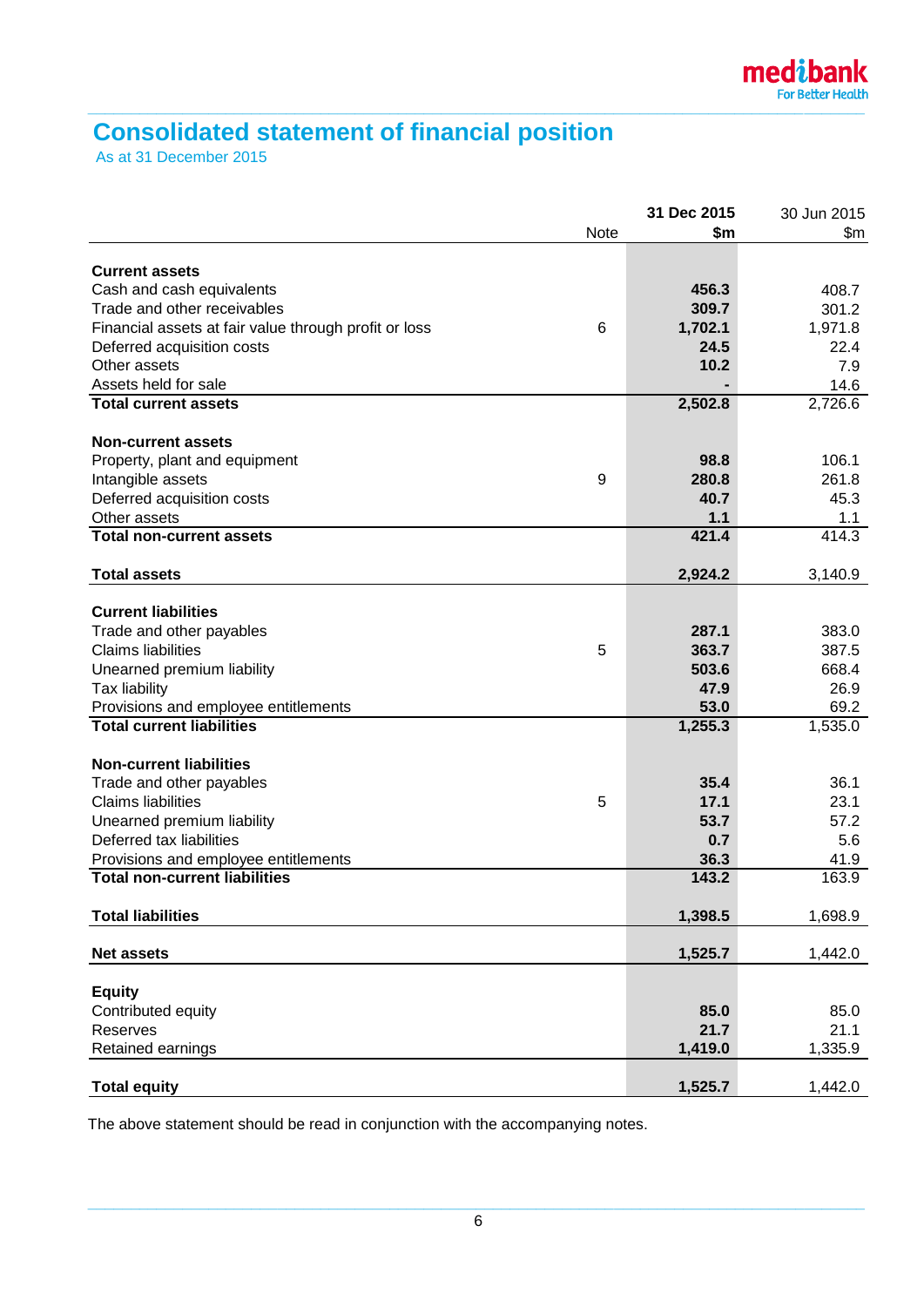# **Consolidated statement of changes in equity**

For the half-year ended 31 December 2015

|                                          | <b>Contributed</b><br>equity<br>\$m | <b>Reserves</b><br>\$m | <b>Retained</b><br>earnings<br>\$m | <b>Total</b><br>equity<br>\$m |
|------------------------------------------|-------------------------------------|------------------------|------------------------------------|-------------------------------|
|                                          |                                     |                        |                                    |                               |
| Balance at 1 July 2014                   | 85.0                                | 20.9                   | 1,288.0                            | 1,393.9                       |
| Profit for the half-year                 |                                     |                        | 143.8                              | 143.8                         |
| Other comprehensive income               |                                     |                        |                                    |                               |
| Total comprehensive income for the       |                                     |                        |                                    |                               |
| half-year                                |                                     |                        | 143.8                              | 143.8                         |
| Transactions with owners in their        |                                     |                        |                                    |                               |
| capacity as owners:                      |                                     |                        |                                    |                               |
| Dividends paid                           |                                     |                        | (238.8)                            | (238.8)                       |
| <b>Balance at 31 December 2014</b>       | 85.0                                | 20.9                   | 1,193.0                            | 1,298.9                       |
|                                          |                                     |                        |                                    |                               |
| Balance at 1 July 2015                   | 85.0                                | 21.1                   | 1,335.9                            | 1,442.0                       |
| Profit for the half-year                 |                                     |                        | 227.6                              | 227.6                         |
| Other comprehensive income               |                                     | (0.6)                  |                                    | (0.6)                         |
| Total comprehensive income for the half- |                                     |                        |                                    |                               |
| year                                     |                                     | (0.6)                  | 227.6                              | 227.0                         |
| Transfers upon sale of properties        |                                     | (0.7)                  | 1.5                                | 0.8                           |
| Transactions with owners in their        |                                     |                        |                                    |                               |
| capacity as owners:                      |                                     |                        |                                    |                               |
| Dividends paid                           |                                     |                        | (146.0)                            | (146.0)                       |
| Share-based payments transactions        |                                     | 1.9                    |                                    | 1.9                           |
| <b>Balance at 31 December 2015</b>       | 85.0                                | 21.7                   | 1,419.0                            | 1,525.7                       |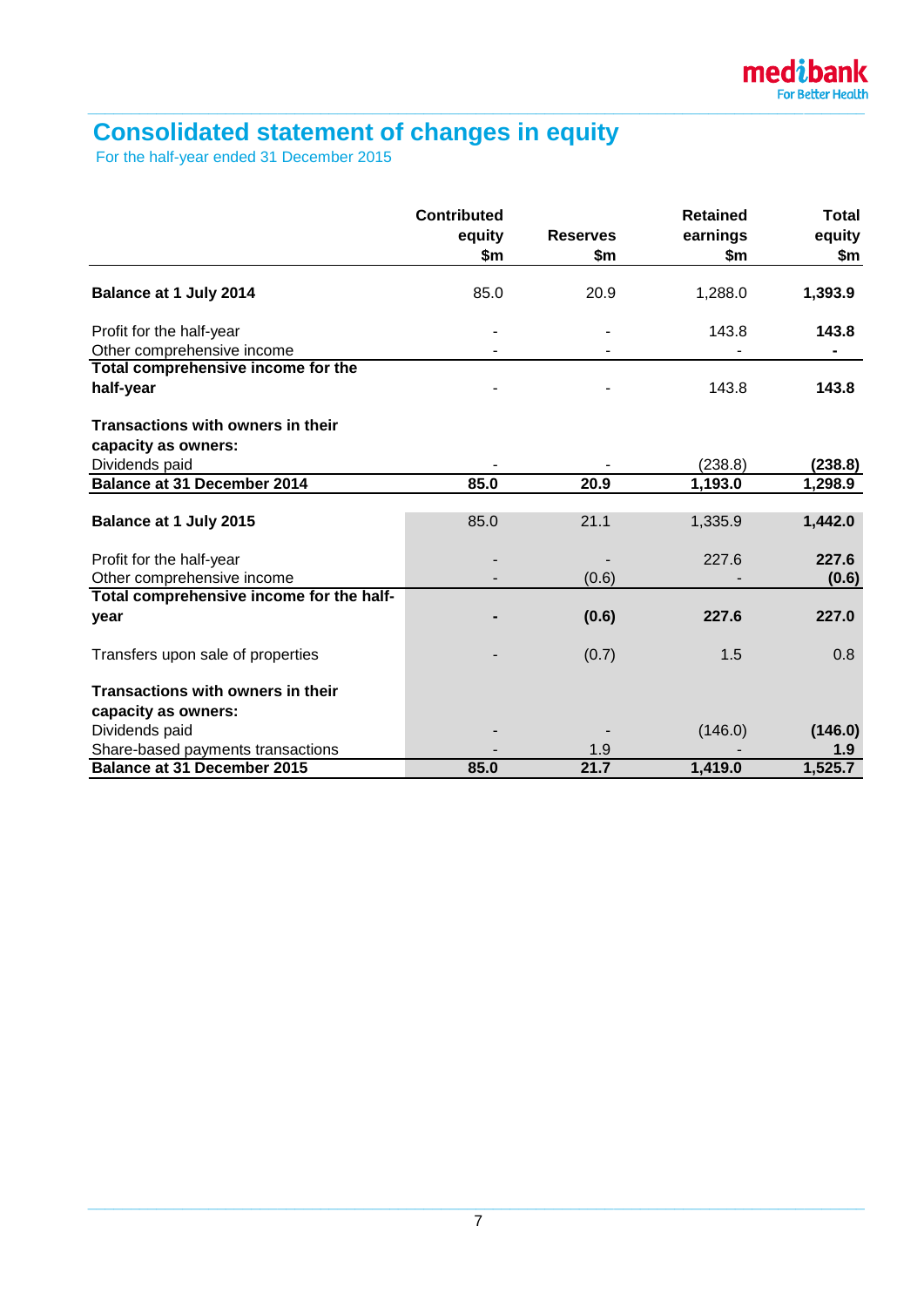

# **Consolidated statement of cash flows**

For the half-year ended 31 December 2015

|                                                         | 31 Dec 2015 | 31 Dec 2014 |
|---------------------------------------------------------|-------------|-------------|
|                                                         | \$m         | \$m         |
|                                                         |             |             |
| Cash flows from operating activities                    |             |             |
| Premium receipts                                        | 2,908.1     | 2,799.0     |
| <b>Complementary Services receipts</b>                  | 329.9       | 406.6       |
| Other receipts                                          | 1.4         | 4.1         |
| Contribution received towards fitout of property        |             | 30.4        |
| Payments for claims and levies                          | (2,618.2)   | (2,585.5)   |
| Payments to suppliers and employees                     | (648.6)     | (682.4)     |
| Income taxes paid                                       | (60.8)      | (57.1)      |
| Net cash outflow from operating activities              | (88.2)      | (84.9)      |
|                                                         |             |             |
| Cash flows from investing activities                    |             |             |
| Interest received                                       | 20.9        | 25.6        |
| Investment expenses                                     | (2.2)       | (2.5)       |
| Proceeds from sale of financial assets                  | 696.2       | 477.0       |
| Purchase of financial assets                            | (427.1)     | (393.1)     |
| Proceeds from sale of businesses                        | 23.1        |             |
| Purchase of plant and equipment                         | (2.9)       | (5.9)       |
| Proceeds from sale of land and buildings                | 6.5         |             |
| Purchase of intangible assets                           | (32.7)      | (14.6)      |
| Net cash inflow from investing activities               | 281.8       | 86.5        |
|                                                         |             |             |
| <b>Cash flows from financing activities</b>             |             |             |
| Dividends paid                                          | (146.0)     | (238.8)     |
| Net cash outflow from financing activities              | (146.0)     | (238.8)     |
| Net increase/(decrease) in cash and cash equivalents    | 47.6        | (237.2)     |
|                                                         |             |             |
| Cash and cash equivalents at beginning of the half-year | 408.7       | 708.0       |
|                                                         |             |             |
| Cash and cash equivalents at end of the half-year       | 456.3       | 470.8       |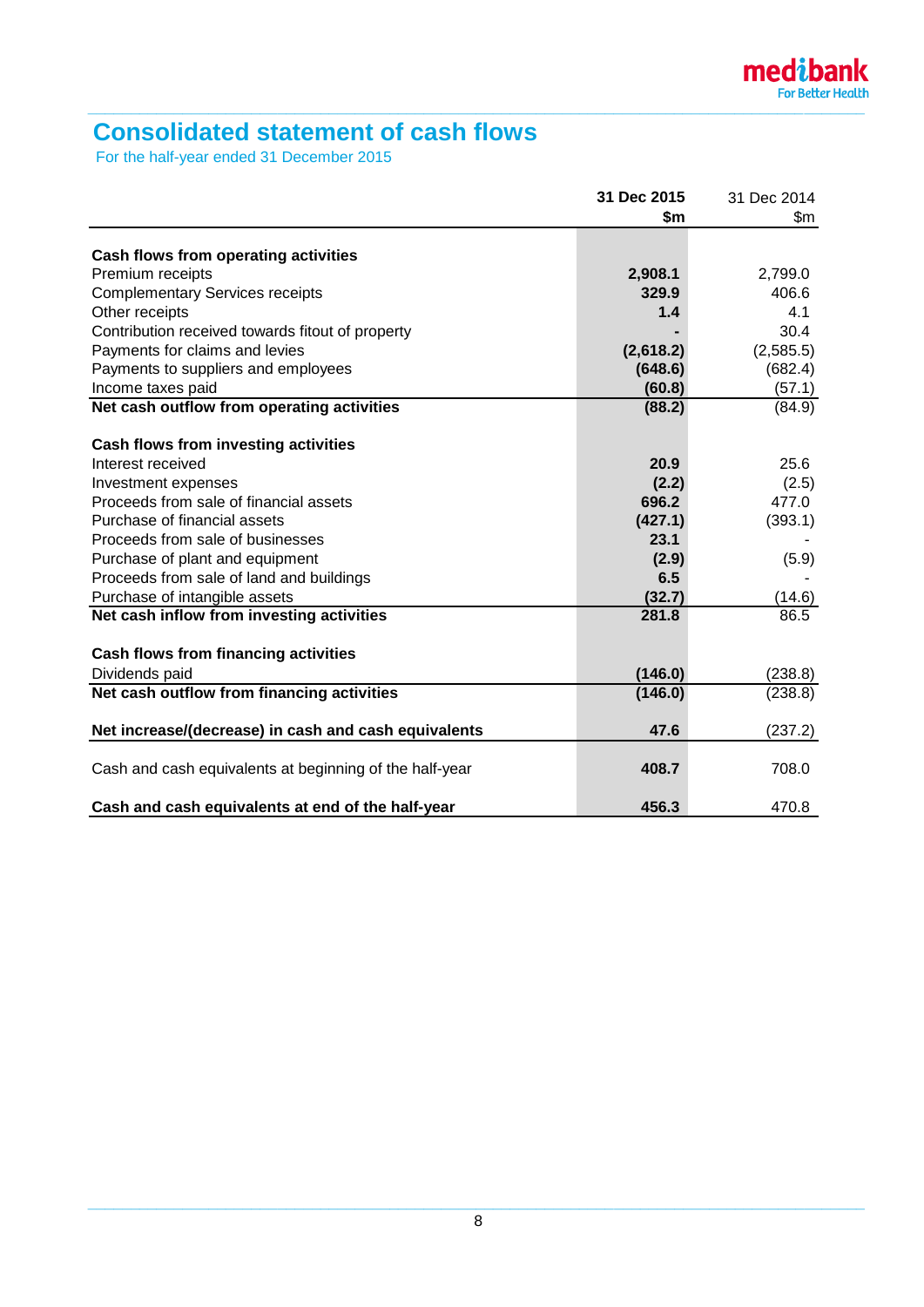# **Note 1: Summary of significant accounting policies**

The principal accounting policies adopted in the preparation of these consolidated financial statements are consistent with those of the previous financial year and corresponding interim period, as set out in the annual financial report for the year ended 30 June 2015. The financial statements are for the consolidated entity (the Group), consisting of Medibank Private Limited (Medibank Private or the Company) and its subsidiaries. Medibank Private is a company limited by shares whose shares are publicly traded on the Australian Securities Exchange (ASX).

**\_\_\_\_\_\_\_\_\_\_\_\_\_\_\_\_\_\_\_\_\_\_\_\_\_\_\_\_\_\_\_\_\_\_\_\_\_\_\_\_\_\_\_\_\_\_\_\_\_\_\_\_\_\_\_\_\_\_\_\_\_\_\_\_\_\_\_\_\_\_\_\_\_\_\_\_\_\_\_\_\_\_\_\_\_\_\_\_\_\_**

### **a) Basis of preparation of consolidated interim financial report**

The consolidated interim financial report for the half-year period ended 31 December 2015 has been prepared in accordance with AASB 134 *Interim Financial Reporting* and the *Corporations Act 2001*.

The consolidated interim financial report does not include all notes of the type normally included in an annual financial report. Accordingly, this report is to be read in conjunction with the annual report for the year ended 30 June 2015 and any public announcements made by Medibank Private during the interim reporting period in accordance with the continuous disclosure requirements of the *Corporations Act 2001*.

### **c) New and amended standards adopted**

The Group has not elected to apply any pronouncements before their operative date in the half-year reporting period ended 31 December 2015.

The following standards became effective for the annual reporting period commencing on 1 July 2015, but did not have a material impact on the Group's accounting policies or on the consolidated interim financial report.

### *(i) AASB 2015-3 Amendments to Australian Accounting Standards arising from the Withdrawal of AASB 1031 Materiality*

The Standard completes the AASB's project to remove Australian guidance on materiality from Australian Accounting Standards, and therefore there is no material impact on the Group's consolidated interim financial report.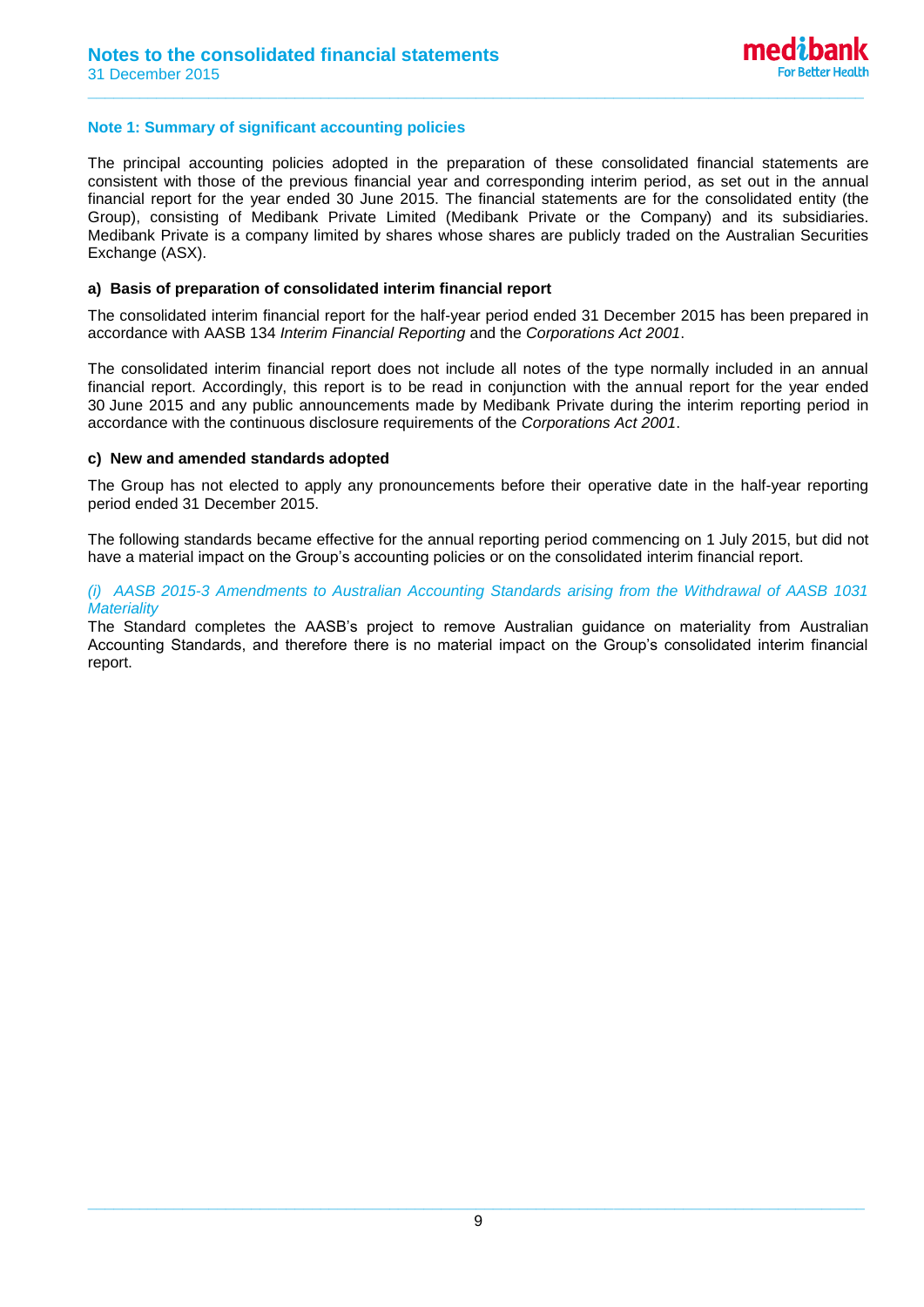### **Note 2: Critical accounting estimates and judgements**

Estimates and judgements are continually evaluated and are based on historical experience and other factors, including expectations of future events that may have a financial impact on the entity and that are believed to be reasonable under the circumstances.

**\_\_\_\_\_\_\_\_\_\_\_\_\_\_\_\_\_\_\_\_\_\_\_\_\_\_\_\_\_\_\_\_\_\_\_\_\_\_\_\_\_\_\_\_\_\_\_\_\_\_\_\_\_\_\_\_\_\_\_\_\_\_\_\_\_\_\_\_\_\_\_\_\_\_\_\_\_\_\_\_\_\_\_\_\_\_\_\_\_\_**

The Group makes estimates and assumptions concerning the future. The resulting accounting estimates will, by definition, seldom equal the related actual results. The estimates and assumptions that have a significant risk of causing a material adjustment to the carrying amounts of assets and liabilities within the next financial period are discussed below.

### **a) Gross claims liability**

Provision is made for the estimated cost of claims incurred but not settled at balance date. The estimation of outstanding claims liabilities is based largely on the assumption that past claims settlement patterns are an appropriate predictor of expected future claims settlement patterns.

The outstanding claims estimate is derived based on three valuation classes, namely hospital, ancillary and overseas. In calculating the estimated outstanding claims for ancillary, statistical methods are adopted for all service months. For hospital and overseas, the same statistical method is also adopted but with service levels for the most recent 2 service months being based on the latest forecast for those months. Adjustments are then applied to reflect any unusual or abnormal events that may affect the estimate of service levels such as major variability to claims processing volumes. The process for establishing the outstanding claims provision involves consultation with internal actuaries, claims managers and other senior management. The process includes monthly internal claims review meetings attended by senior management and the Chief Actuary.

The critical assumption in the determination of the outstanding claims liability is the extent to which claim incidence and development patterns are consistent with past experience.

### *(i) Outstanding claims liability - central estimate*

The outstanding claims liability comprises the central estimate and a risk margin (refer Note 2 (a)(iii)). The central estimate is an estimate of the level of claims liability that is intended to contain no intentional under or over estimation. The risk margin is added to the central estimate of outstanding claims to achieve a 95% probability of adequacy.

The central estimate is determined based on analysis of historical experience which assumes an underlying pattern of claims development and payment. The final selected central estimate is based on a judgemental consideration of the results of this analysis and other qualitative information. The central estimate is calculated excluding the impact of the Risk Equalisation Trust Fund. A separate estimate is made of levies payable to and recoveries from the Risk Equalisation Trust Fund.

### *(ii) Discounting*

The outstanding claims liability central estimate is discounted to present value using a risk-free rate of 2.375 percent per annum which equates to a reduction in the central estimate of \$1.1 million (30 June 2015: 2.15%, \$1.1 million).

### *(iii) Risk margin*

An overall risk margin is determined after consideration of the uncertainty surrounding the outstanding claims liability. The risk margin applied to the Group's outstanding claims central estimate (net of risk equalisation) at 31 December 2015 is 7.7 percent (30 June 2015: 7.7 percent).

The risk margin is determined based on an analysis of past experience. In determining the risk margin the analysis examined the volatility of past payments in comparison to the central estimate. The risk margin has been estimated to equate to the Group's objective of achieving a probability of adequacy of at least 95 percent (30 June 2015: 95 percent).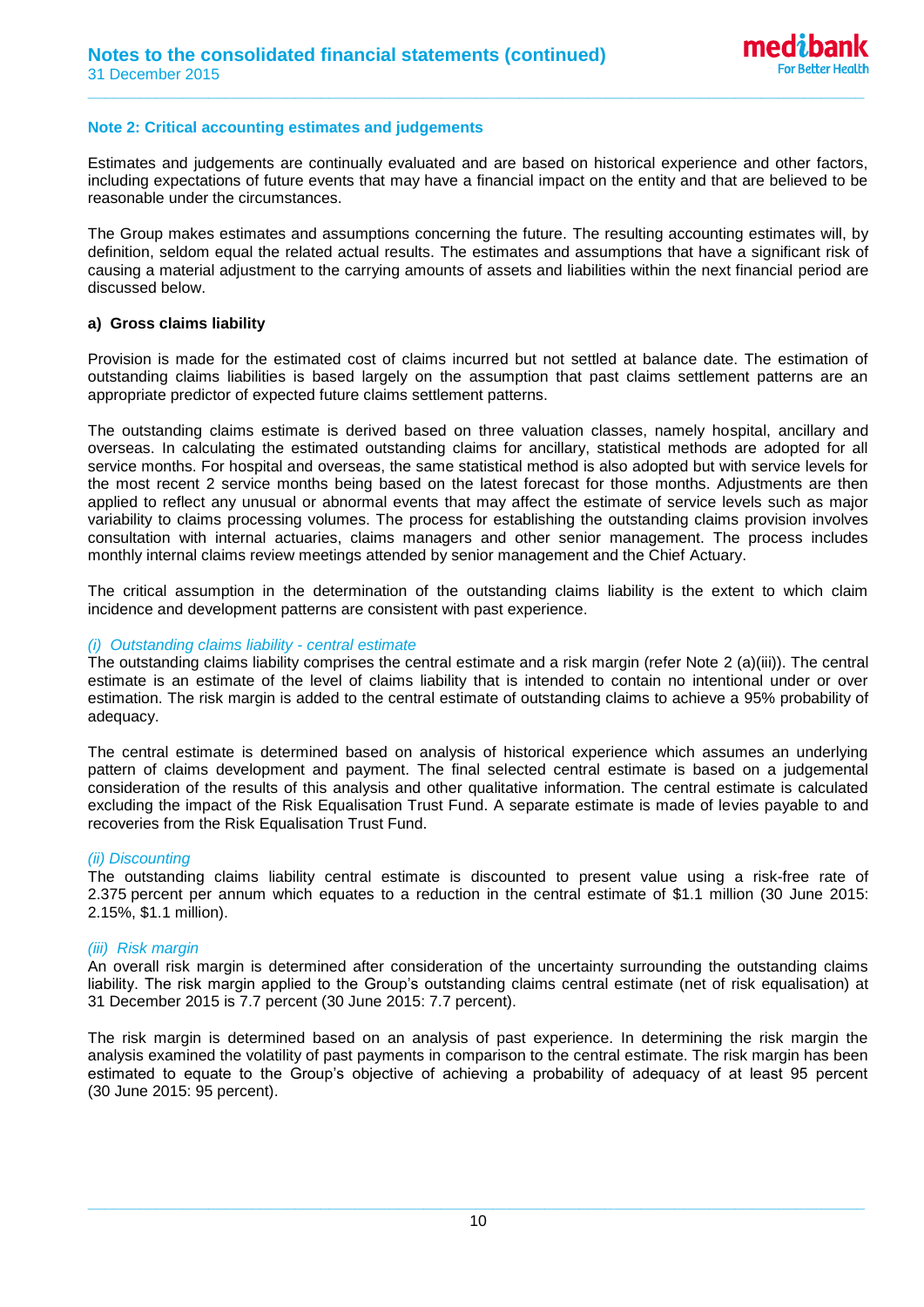# **Note 2: Critical accounting estimates and judgements (continued)**

### **a) Gross claims liability (continued)**

#### *(iv) Claims handling costs*

The allowance for claims handling costs at 31 December 2015 is 2.5 percent of the outstanding claims liability (30 June 2015: 2.1 percent).

**\_\_\_\_\_\_\_\_\_\_\_\_\_\_\_\_\_\_\_\_\_\_\_\_\_\_\_\_\_\_\_\_\_\_\_\_\_\_\_\_\_\_\_\_\_\_\_\_\_\_\_\_\_\_\_\_\_\_\_\_\_\_\_\_\_\_\_\_\_\_\_\_\_\_\_\_\_\_\_\_\_\_\_\_\_\_\_\_\_\_**

# *(v) Claims liabilities - bonus provisions*

Certain private health insurance products of the Group include benefit categories – Package Bonus, Ultra Bonus and Membership Bonus, covering additional health related services. A feature of these benefit entitlements is that any unused portion in a calendar year is carried forward to future calendar years, subject to a limit of 5 years for Package Bonus and 10 years for Membership Bonus. Ultra Bonus is carried forward without limit. The Group's claims liabilities include a provision to cover expected future utilisation of these benefit entitlements in respect of current membership.

The bonus provision has been calculated by determining the total entitlement available to members under the terms of the relevant insurance policies, less any amounts utilised, and applying a probability of utilisation. The probability of utilisation is based on past experience and current claiming patterns. The true cost of these entitlements cannot be known with certainty until any unclaimed entitlements are processed.

### *(vi) Impact of changes in key variables on the outstanding claims provision*

The central estimate, discount rate, risk margin and weighted average term to settlement are the key outstanding claims variables. A 10% increase/decrease in the central estimate would result in a \$22.6m decrease/increase to equity (30 June 2015: \$23.7 million) and a \$22.6m decrease/increase to profit/(loss) (30 June 2015: \$23.7 million). A 1% movement in the other key outstanding claims variables, including discount rate, risk margin and weighted average term to settlement, would result in an insignificant decrease/increase to equity and profit/(loss).

### **b) Classification and valuation of investments**

The Group classifies investments in listed and unlisted securities as financial assets that back insurance liabilities and are therefore designated at initial recognition as at fair value through profit or loss. In determining the fair value of investments, if quoted market prices are not available, fair values are estimated on the basis of pricing models or other recognised valuation techniques. The assumptions used as inputs into these models include the value of variables such as risk-free rates, volatility, strike rates, time to expiry, credit-default swap levels, and correlations. Investments for which valuation is based on significant unobservable inputs as described above are those classified as level 3 in the fair value measurement hierarchy.

### **c) Estimated impairment of goodwill and customer contracts and relationships**

The Group tests whether goodwill and customer contract and relationship assets have suffered any impairment on an annual basis, or more frequently if events or changes in circumstances indicate that they may be impaired.

Management have performed an assessment for indicators of impairment of the Group's intangible assets as at 31 December 2015 and have concluded that no indicators of impairment existed.

In assessing the goodwill for impairment, the recoverable amount of the CGU was determined based on a valuein-use calculation. The key assumptions used in testing the CGU for impairment are outlined in the Group's annual financial report for the year ended 30 June 2015.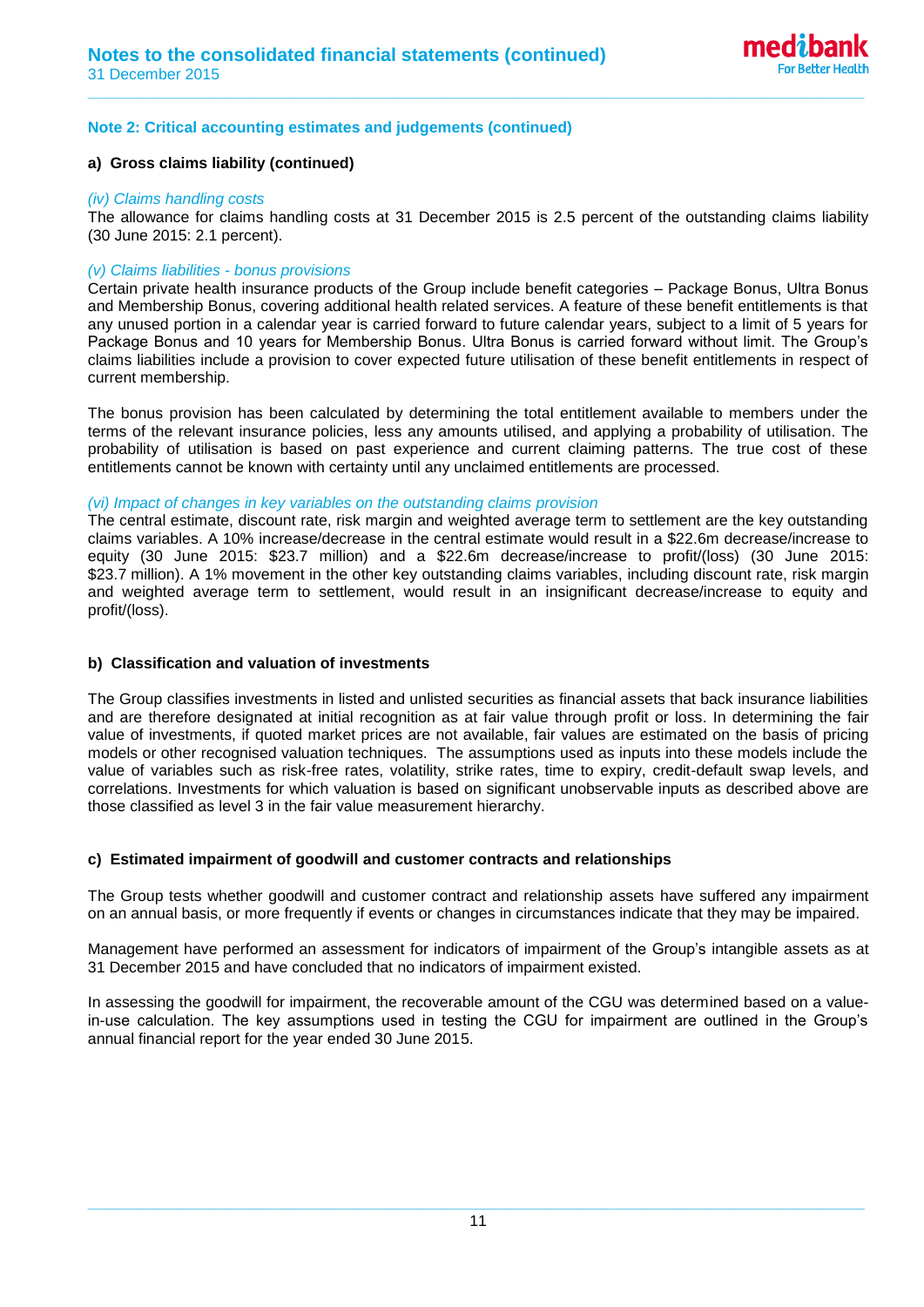# **Note 3: Segment information**

# **a) Segment information provided to the Managing Director**

The segment information provided to the Managing Director for the half-year ended 31 December 2015 is as follows:

**\_\_\_\_\_\_\_\_\_\_\_\_\_\_\_\_\_\_\_\_\_\_\_\_\_\_\_\_\_\_\_\_\_\_\_\_\_\_\_\_\_\_\_\_\_\_\_\_\_\_\_\_\_\_\_\_\_\_\_\_\_\_\_\_\_\_\_\_\_\_\_\_\_\_\_\_\_\_\_\_\_\_\_\_\_\_\_\_\_\_**

|                                 | <b>Health</b><br><b>Insurance</b> | Complementary<br><b>Services</b> | <b>Total</b> |
|---------------------------------|-----------------------------------|----------------------------------|--------------|
| 31 Dec 2015                     | \$m                               | \$m                              | \$m          |
| <b>Revenues</b>                 |                                   |                                  |              |
| Total segment revenue           | 3,080.0                           | 304.1                            | 3,384.1      |
| Inter-segment revenue           |                                   | (3.5)                            | (3.5)        |
| Revenue from external customers | 3,080.0                           | 300.6                            | 3,380.6      |
| <b>Operating profit</b>         | 271.7                             | 9.2                              | 280.9        |

| 31 Dec 2014                            | <b>Health</b><br><b>Insurance</b><br>\$m | <b>Complementary</b><br><b>Services</b><br>\$m | <b>Total</b><br>\$m |
|----------------------------------------|------------------------------------------|------------------------------------------------|---------------------|
| <b>Revenues</b>                        |                                          |                                                |                     |
| Total segment revenue                  | 2,943.3                                  | 331.5                                          | 3,274.8             |
| Inter-segment revenue                  |                                          | (5.1)                                          | (5.1)               |
| <b>Revenue from external customers</b> | 2,943.3                                  | 326.4                                          | 3,269.7             |
| <b>Operating profit</b>                | 171.1                                    | 7.2                                            | 178.3               |

The Managing Director measures the performance of the Group's reportable segments based on the operating profit of those segments.

# *Other items*

Segment operating profit also excludes the following:

- interest, distribution and dividend income and related investment management expenses (refer Note 4(c)), as this represents income from outside of the Group's normal scope of operations and arises from investments which are managed by a central treasury function;
- net gains and losses on disposals of, and fair value movements on financial assets and liabilities (refer Note 4(c)), as they are not indicative of the Group's long-term performance; and
- depreciation, amortisation and operating expenses of the Group's Corporate function of \$23.4 million (31 December 2014: \$15.1 million), which are not allocated to operating segments.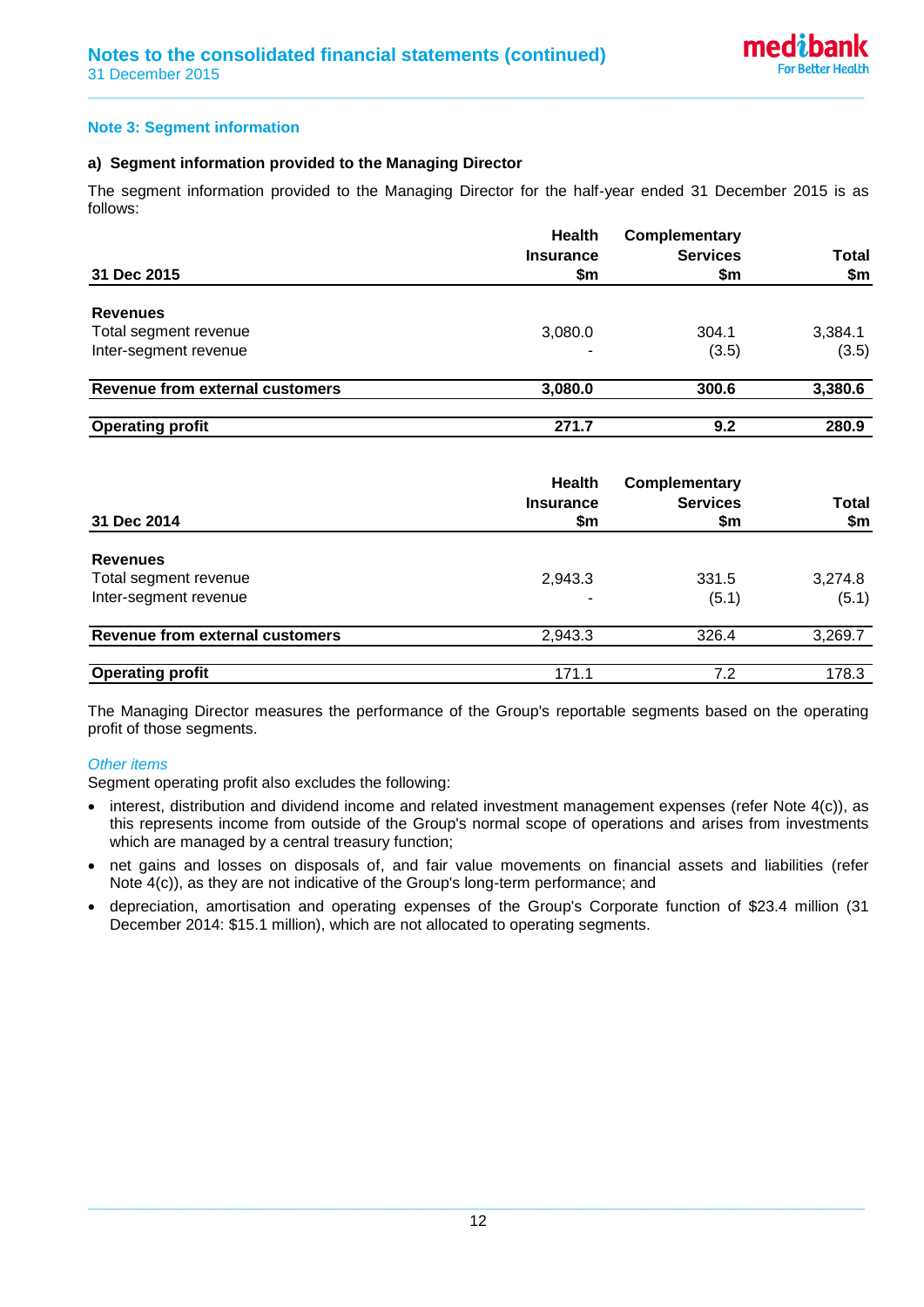# **Note 3: Segment information (continued)**

# **b) Segment information provided to the Managing Director (continued)**

A reconciliation of the operating profit to the profit for the half-year before income tax of the Group is as follows:

**\_\_\_\_\_\_\_\_\_\_\_\_\_\_\_\_\_\_\_\_\_\_\_\_\_\_\_\_\_\_\_\_\_\_\_\_\_\_\_\_\_\_\_\_\_\_\_\_\_\_\_\_\_\_\_\_\_\_\_\_\_\_\_\_\_\_\_\_\_\_\_\_\_\_\_\_\_\_\_\_\_\_\_\_\_\_\_\_\_\_**

|                                            | <b>Note</b> | 31 Dec 2015<br>\$m | 31 Dec 2014<br>\$m |
|--------------------------------------------|-------------|--------------------|--------------------|
| <b>Total segment operating profit</b>      |             | 280.9              | 178.3              |
| Unallocated to operating segments:         |             |                    |                    |
| Corporate operating expenses               |             | (13.6)             | (10.8)             |
| <b>Group operating profit</b>              |             | 267.3              | 167.5              |
| Other expenses                             |             | (9.8)              | (4.3)              |
| Other income                               |             | 6.1                | 3.8                |
| Net investment income                      | 4(c)        | 18.6               | 43.4               |
| IPO transaction costs                      |             |                    | (13.3)             |
| IPO reimbursement income                   |             |                    | 5.0                |
| Profit for the half-year before income tax |             | 282.2              | 202.1              |

### **c) Segment assets and segment liabilities**

No information regarding segment assets and segment liabilities has been disclosed, as these amounts are not reported to the Managing Director for the purpose of making strategic decisions.

### **Note 4: Revenue and expenses**

# **a) Insurance underwriting result**

|                                                                    | <b>Note</b> | 31 Dec 2015<br>\$m | 31 Dec 2014<br>\$m |
|--------------------------------------------------------------------|-------------|--------------------|--------------------|
|                                                                    |             |                    |                    |
| Private health insurance premium revenue                           |             | 3,080.0            | 2,943.3            |
| Claims expense                                                     |             |                    |                    |
| Claims incurred                                                    | (i)         | (2, 546.7)         | (2, 545.7)         |
| State levies                                                       |             | (24.2)             | (23.3)             |
| Net Risk Equalisation Trust Fund rebates                           |             | 19.8               | 33.8               |
| Net claims incurred excluding claims handling costs on outstanding |             |                    |                    |
| claims liabilities                                                 |             | (2,551.1)          | (2,535.2)          |
| Claims handling costs on outstanding claims liaiblities            |             | (0.9)              | 0.1                |
| Net claims incurred                                                |             | (2,552.0)          | (2,535.1)          |
| Underwriting expenses                                              |             | (256.3)            | (237.1)            |
| <b>Underwriting result after expenses</b>                          |             | 271.7              | 171.1              |

(i) Prior to elimination of transactions with the Group's other operating segments of \$3.5 million (31 December 2014: \$5.3 million).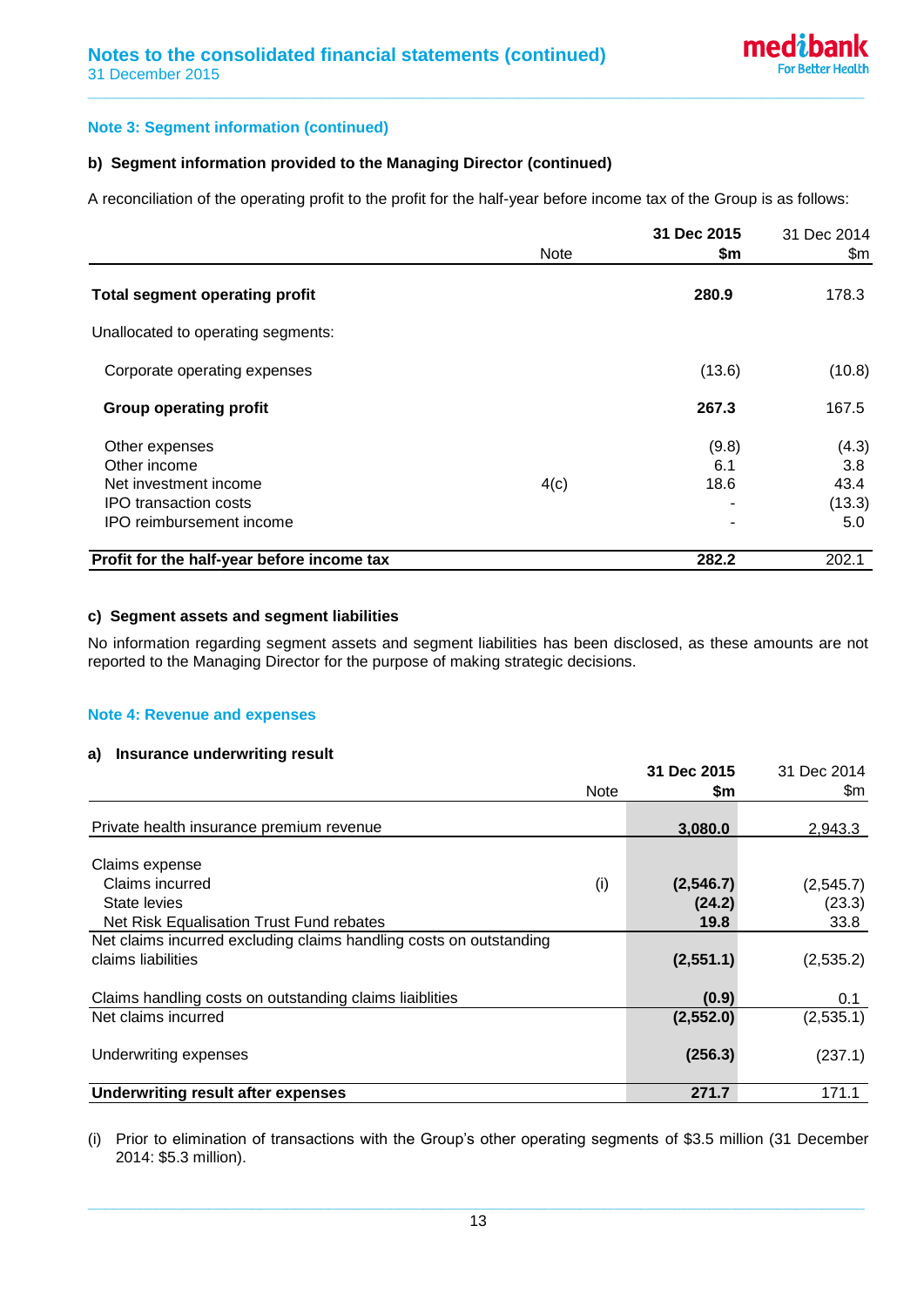### **Note 4: Revenue and expenses (continued)**

### **b) Other income**

The sales of Workplace Health, Travel Doctor and Medibank Health Solutions New Zealand Ltd were completed on 2 October 2015, 16 October 2015 and 30 November 2015 respectively, resulting in an aggregate \$4.5 million gain on disposal being recognised as other income in the consolidated income statement.

**\_\_\_\_\_\_\_\_\_\_\_\_\_\_\_\_\_\_\_\_\_\_\_\_\_\_\_\_\_\_\_\_\_\_\_\_\_\_\_\_\_\_\_\_\_\_\_\_\_\_\_\_\_\_\_\_\_\_\_\_\_\_\_\_\_\_\_\_\_\_\_\_\_\_\_\_\_\_\_\_\_\_\_\_\_\_\_\_\_\_**

### **c) Net investment income**

|                                                      | 31 Dec 2015 | 31 Dec 2014 |  |
|------------------------------------------------------|-------------|-------------|--|
|                                                      | \$m         | \$m         |  |
|                                                      |             |             |  |
| Interest                                             | 23.1        | 28.2        |  |
| <b>Trust distributions</b>                           | 29.8        | 8.7         |  |
| Dividend income                                      | 4.9         | 5.6         |  |
| Investment management fees                           | (2.0)       | (2.5)       |  |
| Net loss on fair value movements on financial assets | (49.9)      | (0.8)       |  |
| Net gain on disposal of financial assets             | 12.7        | 4.2         |  |
|                                                      | 18.6        | 43.4        |  |

# **Note 5: Claims liabilities**

### **a) Gross claims liability**

|                                                 |                    | 31 Dec 2015 | 30 Jun 2015 |
|-------------------------------------------------|--------------------|-------------|-------------|
|                                                 | Note               | \$m         | \$m         |
| <b>Current</b>                                  |                    |             |             |
| Outstanding claims liability - central estimate | (i), 2(a)(i, ii)   | 318.4       | 334.3       |
| Risk margin                                     | (ii), 2(a)(i, iii) | 24.9        | 25.8        |
| Claims handling costs                           | (iii), 2(a)(iv)    | 8.0         | 7.0         |
|                                                 |                    | 351.3       | 367.1       |
| Claims liability - bonus provision              | 2(a)(v)            | 12.4        | 20.4        |
| <b>Gross claims liability</b>                   | 5(b)               | 363.7       | 387.5       |
| <b>Non-current</b>                              |                    |             |             |
| Outstanding claims liability - central estimate | (i), 2(a)(i, ii)   | 5.1         | 5.1         |
| Risk margin                                     | (ii), 2(a)(i,iii)  | 0.4         | 0.4         |
| Claims handling costs                           | (iii), 2(a)(iv)    | 0.1         | 0.1         |
|                                                 |                    | 5.6         | 5.6         |
| Claims liability - bonus provision              | 2(a)(v)            | 11.5        | 17.5        |
| <b>Gross claims liability</b>                   | 5(b)               | 17.1        | 23.1        |

- (i) The expected future payments of claims liabilities are discounted to present value using a risk-free rate of 2.375% pa (30 June 2015: 2.15% pa).
- (ii) The risk margin of 7.7% (30 June 2015: 7.7%) of the underlying outstanding claims liability (net of risk equalisation) has been estimated to equate to a probability of adequacy of at least 95% (30 June 2015: 95%).
- (iii) The allowance for claims handling costs at 31 December 2015 is 2.5% of the outstanding claims liability (30 June 2015: 2.1%).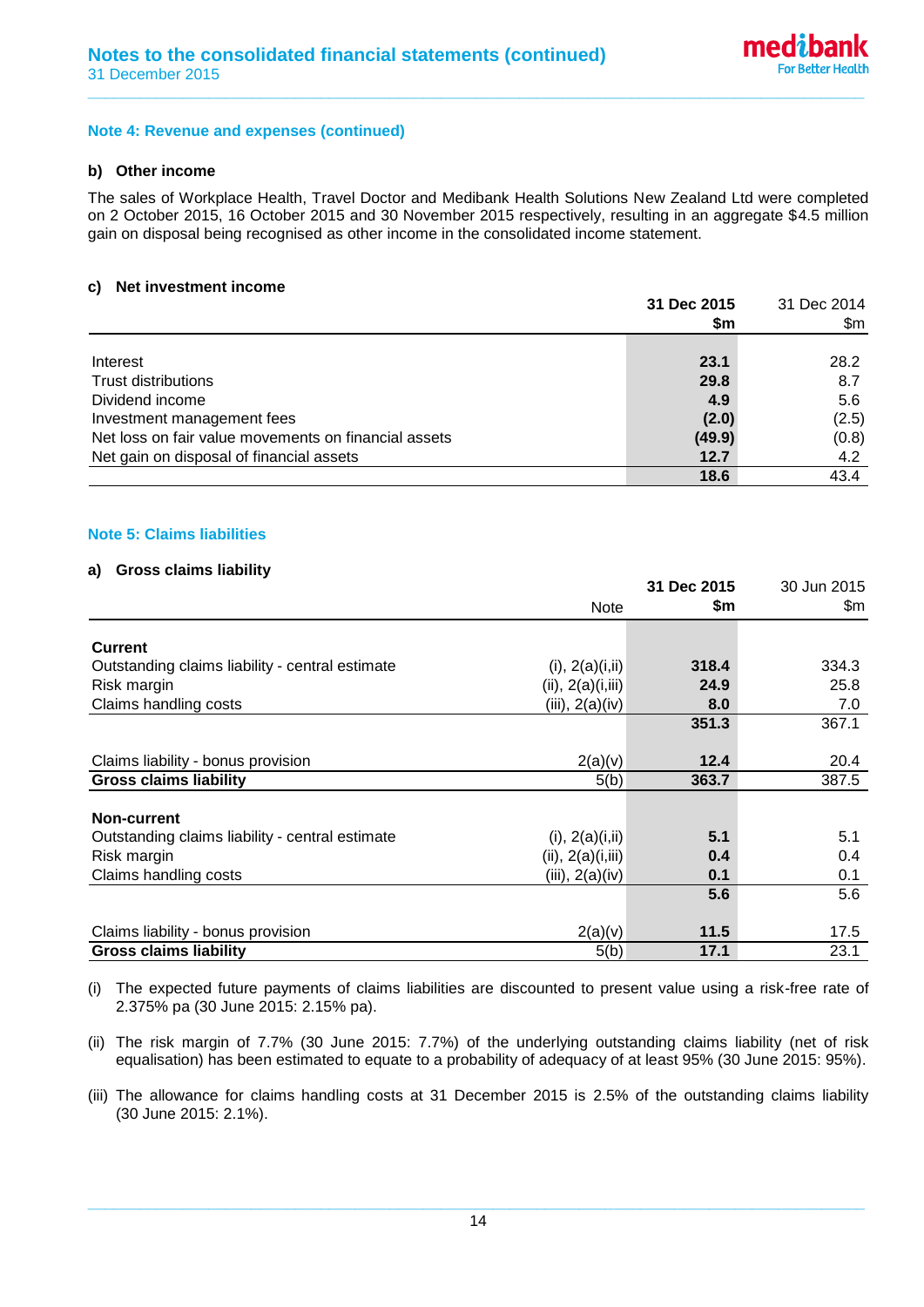# **Note 5: Claims liabilities (continued)**

# **b) Reconciliation of movement in claims liabilities**

|                                          | 31 Dec 2015 | 30 Jun 2015 |
|------------------------------------------|-------------|-------------|
|                                          | \$m         | \$m         |
|                                          |             |             |
| Balance at beginning of period (1 July)  | 410.6       | 407.1       |
| Claims incurred during the period        | 2,573.8     | 5,141.8     |
| Claims paid during the period            | (2,572.8)   | (5, 111.1)  |
| Amount over provided on central estimate | (30.7)      | (28.4)      |
| Risk margin                              | (0.9)       | 0.7         |
| Claims handling costs                    | 0.9         | 0.1         |
| Movement in discount                     | (0.1)       | 0.4         |
| <b>Balance at end of period</b>          | 380.8       | 410.6       |

**\_\_\_\_\_\_\_\_\_\_\_\_\_\_\_\_\_\_\_\_\_\_\_\_\_\_\_\_\_\_\_\_\_\_\_\_\_\_\_\_\_\_\_\_\_\_\_\_\_\_\_\_\_\_\_\_\_\_\_\_\_\_\_\_\_\_\_\_\_\_\_\_\_\_\_\_\_\_\_\_\_\_\_\_\_\_\_\_\_\_**

Note: movement includes both current and non-current. Claims incurred and claims paid exclude levies and rebates.

# **Note 6: Fair value measurement of financial instruments**

### **a) Fair value hierarchy**

The Group classifies the fair value measurement of its investments by level, in accordance with the following fair value measurement hierarchy:

- i. Level 1: Quoted prices (unadjusted) in active markets for identical assets or liabilities;
- ii. Level 2: Inputs other than quoted prices included within level 1 that are observable for the asset or liability, either directly (as prices) or indirectly (derived from prices); and
- iii. Level 3: Inputs for the asset or liability that are not based on observable market data (unobservable inputs).

The following tables present the Group's financial assets and financial liabilities measured and recognised at fair value at 31 December 2015 on a recurring basis:

| 31 Dec 2015                                           | Level 1<br>\$m | Level 2<br>\$m | Level 3<br>\$m | <b>Total</b><br>\$m |
|-------------------------------------------------------|----------------|----------------|----------------|---------------------|
| Financial assets at fair value through profit or loss |                |                |                |                     |
| Australian equities                                   | 1.2            | 161.1          | $\blacksquare$ | 162.3               |
| International equities                                | $\blacksquare$ | 187.8          |                | 187.8               |
| Property                                              | 0.6            | 121.7          |                | 122.3               |
| Infrastructure                                        | $\blacksquare$ | 67.9           |                | 67.9                |
| Fixed income                                          | 108.4          | 1,053.4        | -              | 1,161.8             |
| Derivatives                                           | $\blacksquare$ | -              |                |                     |
|                                                       | 110.2          | 1,591.9        |                | 1,702.1             |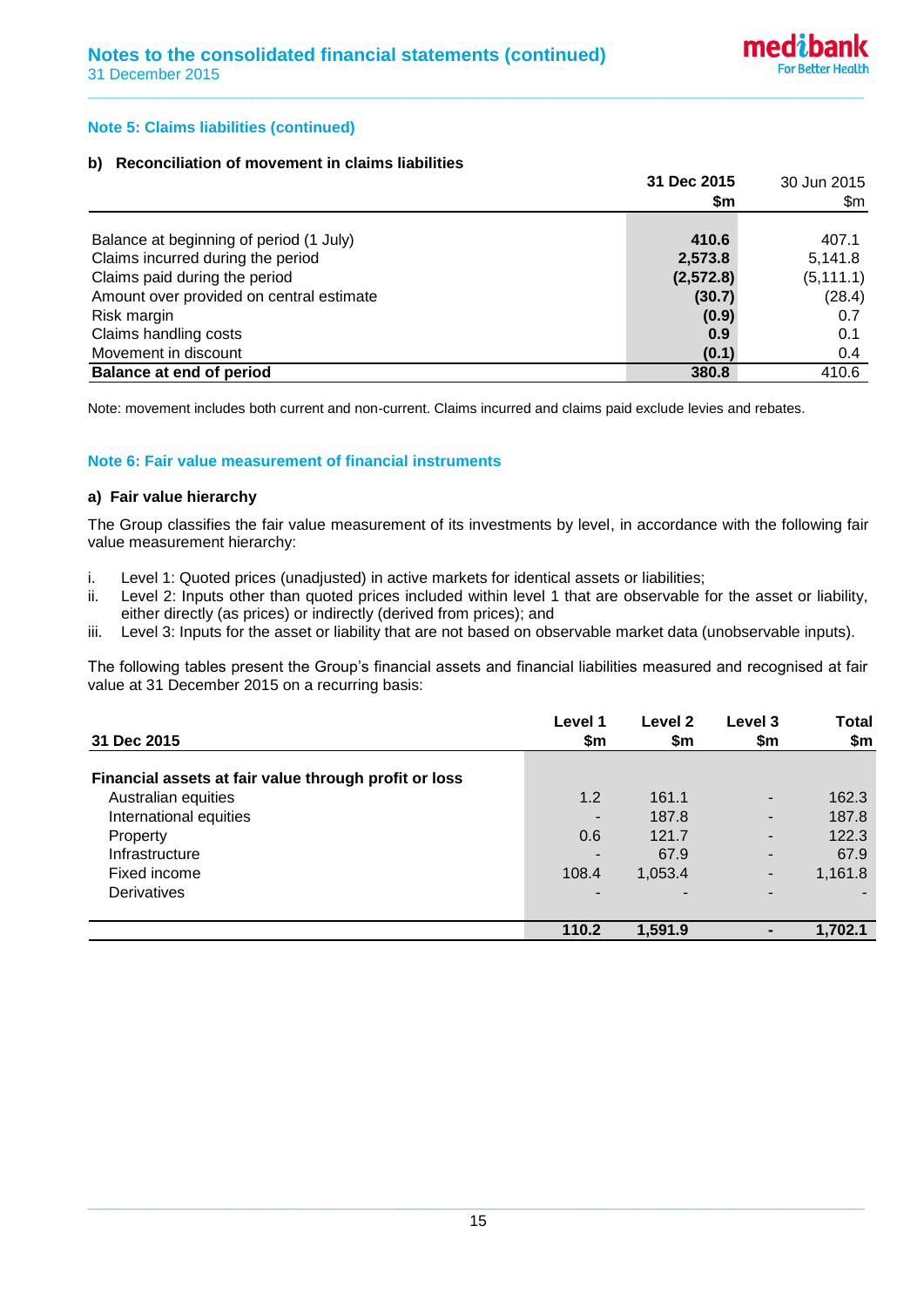# **Note 6: Fair value measurement of financial instruments (continued)**

# **a) Fair value hierarchy (continued)**

|                                                       | Level 1                  | Level 2 | Level 3                  | <b>Total</b> |
|-------------------------------------------------------|--------------------------|---------|--------------------------|--------------|
| 30 Jun 2015                                           | \$m                      | \$m     | \$m                      | \$m          |
| Financial assets at fair value through profit or loss |                          |         |                          |              |
| Australian equities                                   | 163.3                    |         | $\overline{\phantom{a}}$ | 163.3        |
| International equities                                | ۰                        | 185.0   | $\blacksquare$           | 185.0        |
| Property                                              | 1.0                      | 115.6   | -                        | 116.6        |
| Infrastructure                                        | ٠                        | 71.0    | $\overline{\phantom{a}}$ | 71.0         |
| Fixed income                                          | 163.2                    | 1,272.4 | -                        | 1,435.6      |
| <b>Derivatives</b>                                    | $\overline{\phantom{a}}$ | 0.3     | $\blacksquare$           | 0.3          |
|                                                       | 327.5                    | 1.644.3 |                          | 1,971.8      |

**\_\_\_\_\_\_\_\_\_\_\_\_\_\_\_\_\_\_\_\_\_\_\_\_\_\_\_\_\_\_\_\_\_\_\_\_\_\_\_\_\_\_\_\_\_\_\_\_\_\_\_\_\_\_\_\_\_\_\_\_\_\_\_\_\_\_\_\_\_\_\_\_\_\_\_\_\_\_\_\_\_\_\_\_\_\_\_\_\_\_**

The Group's other financial instruments, being trade and other receivables and trade and other payables, are not measured at fair value. The fair value of these instruments has not been disclosed, as due to their short-term nature, their carrying amounts are assumed to approximate their fair values.

The Group did not measure any financial assets or financial liabilities at fair value on a non-recurring basis at 31 December 2015.

The Group recognises any transfers into and transfers out of fair value hierarchy levels from the date of effect of the transfer. At 31 December 2015, Australian equities with a carrying amount of \$161.1 million were transferred from level 1 to level 2 as the investments in the equities are now through an unlisted unit trust. At 30 June 2015, Medibank had a direct investment in these exchange traded equities and therefore were classified as level 1.

#### *Market risk*

Medibank's investment portfolio is subject to normal market risks (such as interest rates, exchange rates and equity market volatility) that can affect investment valuations and income volatility. Subsequent to balance date, the financial assets at fair value have been impacted by volatility in the financial markets. The estimated financial impact is a reduction in the financial asset at fair value of \$26.0 million to \$1,676.1 million.

### **b) Valuation techniques**

The fair value of financial instruments traded in active markets (such as exchange traded equities) is based on quoted market prices at the end of the reporting period. The quoted market price used for financial assets held by the Group is the current bid price. These instruments are included in level 1.

The fair value of financial instruments that are not traded in an active market is determined using a variety of valuation techniques. The Group uses a variety of methods and makes assumptions that are based on market conditions existing at the end of each reporting period. Valuation methods include quoted market prices or dealer quotes for similar instruments, yield curve calculations using the mid yield, vendor or independent developed models. These instruments are included in level 2 classification.

The fair value of forward exchange contracts is determined using forward exchange market rates at the end of the reporting period. These instruments are included in level 2.

There are no investments classified as level 3.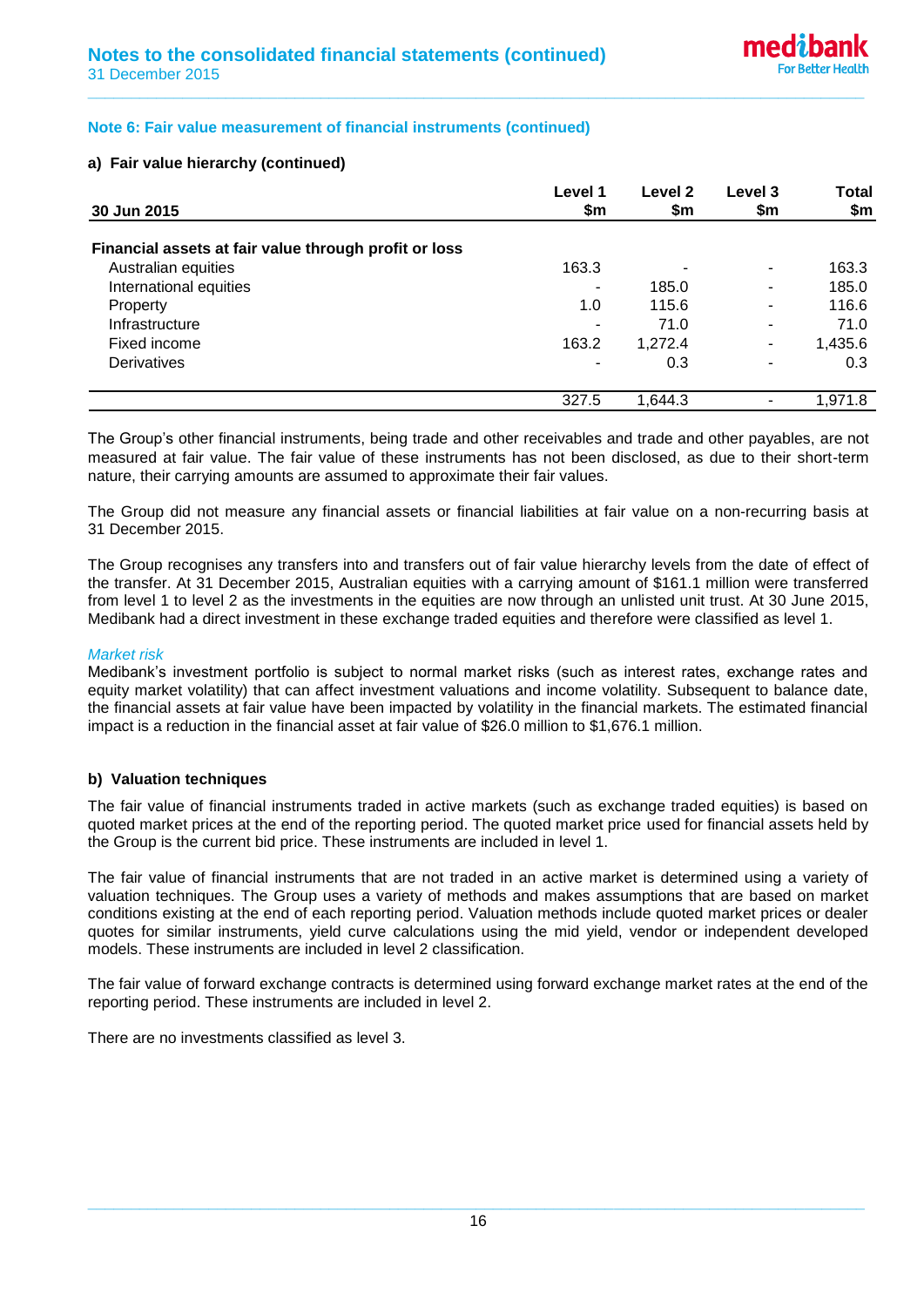# **Note 7: Dividends**

# **a) Dividends paid**

|                                                        | 31 Dec 2015     |       | 31 Dec 2014     |       |
|--------------------------------------------------------|-----------------|-------|-----------------|-------|
|                                                        | cents per fully |       | cents per fully |       |
|                                                        | paid share      | \$m   | paid share      | \$m   |
|                                                        |                 |       |                 |       |
| Special unfranked dividend - prior financial year      |                 |       | 5.01            | 138.0 |
| Final unfranked dividend - prior financial year        |                 |       | 1.53            | 42.0  |
| Final fully franked dividend - prior financial year    | 5.30            | 146.0 |                 |       |
| Special unfranked dividend - current financial<br>year |                 |       | 2.14            | 58.8  |
|                                                        | 5.30            | 146.0 | 8.68            | 238.8 |

**\_\_\_\_\_\_\_\_\_\_\_\_\_\_\_\_\_\_\_\_\_\_\_\_\_\_\_\_\_\_\_\_\_\_\_\_\_\_\_\_\_\_\_\_\_\_\_\_\_\_\_\_\_\_\_\_\_\_\_\_\_\_\_\_\_\_\_\_\_\_\_\_\_\_\_\_\_\_\_\_\_\_\_\_\_\_\_\_\_\_**

The final fully franked dividend for the financial year ended 30 June 2015 was paid on 28 September 2015.

No dividends have been paid since the end of the reporting period.

# **Note 8: Income tax expense**

|                                    | 31 Dec 2015<br>\$m | 31 Dec 2014<br>\$m\$ |
|------------------------------------|--------------------|----------------------|
|                                    |                    |                      |
| Current tax                        | 81.9               | 52.7                 |
| Deferred tax                       | (4.1)              | 5.6                  |
| Adjustment for tax of prior period | (23.2)             |                      |
|                                    | 54.6               | 58.3                 |

(i) Medibank was successful in having a change in tax position for prior periods endorsed by the Australian Taxation Office in December 2015 resulting in a previously unclaimed tax deduction being allowed. This deduction has been recorded in the current financial year.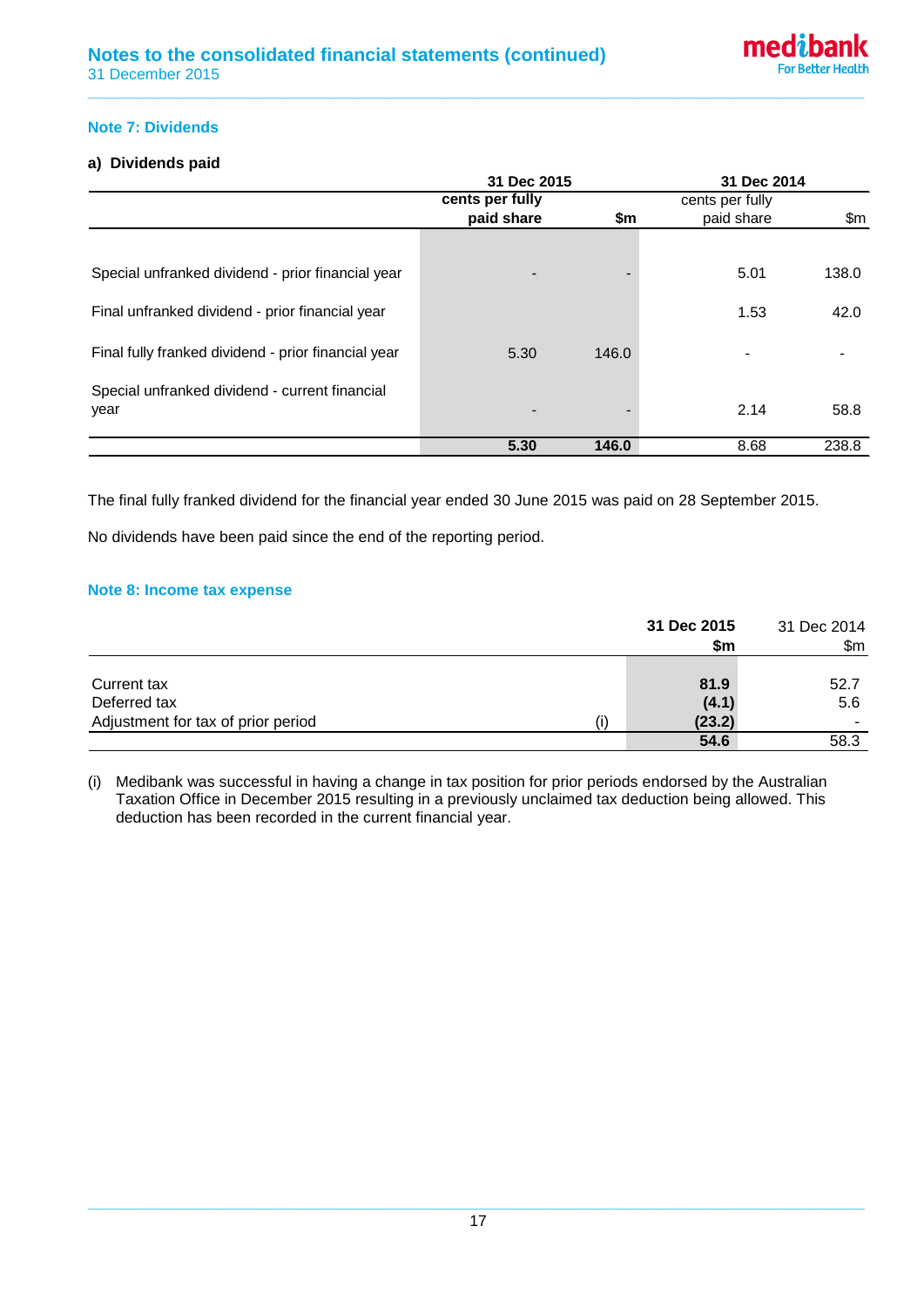

# **Note 9: Intangible assets**

|                                     |          | <b>Customer</b>        | <b>Internally</b> |                 | <b>Assets</b>            |               |
|-------------------------------------|----------|------------------------|-------------------|-----------------|--------------------------|---------------|
|                                     |          | <b>Contracts &amp;</b> | Generated         | <b>Acquired</b> | under                    |               |
|                                     | Goodwill | <b>Relationships</b>   | <b>Software</b>   |                 | Software construction    | Total         |
|                                     | \$m      | \$m                    | \$m               | \$m             | \$m                      | \$m           |
|                                     |          |                        |                   |                 |                          |               |
| <b>Gross carrying amount</b>        |          |                        |                   |                 |                          |               |
| Balance at 1 July 2015<br>Additions | 199.5    | 82.1                   | 222.2             | 17.9            | 74.0                     | 595.7<br>30.7 |
|                                     |          |                        |                   |                 | 30.7                     |               |
| Transfers in/(out)                  |          |                        | 2.2               |                 | (2.2)                    |               |
| <b>Disposals</b>                    | (0.6)    | (1.5)                  | (4.4)             |                 |                          | (6.5)         |
| Balance at 31 December 2015         | 198.9    | 80.6                   | 220.0             | 17.9            | 102.5                    | 619.9         |
| <b>Accumulated amortisation</b>     |          |                        |                   |                 |                          |               |
| and impairment                      |          |                        |                   |                 |                          |               |
| Balance at 1 July 2015              | (91.5)   | (43.9)                 | (180.6)           | (17.9)          |                          | (333.9)       |
| Amortisation expense                |          | (3.9)                  | (6.8)             |                 |                          | (10.7)        |
| Transfers in/(out)                  |          |                        |                   |                 |                          |               |
| <b>Disposals</b>                    |          | 1.5                    | 4.0               |                 | $\overline{\phantom{a}}$ | 5.5           |
| Balance at 31 December 2015         | (91.5)   | (46.3)                 | (183.4)           | (17.9)          | $\overline{\phantom{a}}$ | (339.1)       |
|                                     |          |                        |                   |                 |                          |               |
| <b>Closing net book amount</b>      |          |                        |                   |                 |                          |               |
|                                     |          |                        |                   |                 |                          |               |
| As at 31 December 2015              | 107.4    | 34.3                   | 36.6              | 0.0             | 102.5                    | 280.8         |
| As at 30 June 2015                  | 108.0    | 38.2                   | 41.6              | 0.0             | 74.0                     | 261.8         |

**\_\_\_\_\_\_\_\_\_\_\_\_\_\_\_\_\_\_\_\_\_\_\_\_\_\_\_\_\_\_\_\_\_\_\_\_\_\_\_\_\_\_\_\_\_\_\_\_\_\_\_\_\_\_\_\_\_\_\_\_\_\_\_\_\_\_\_\_\_\_\_\_\_\_\_\_\_\_\_\_\_\_\_\_\_\_\_\_\_\_**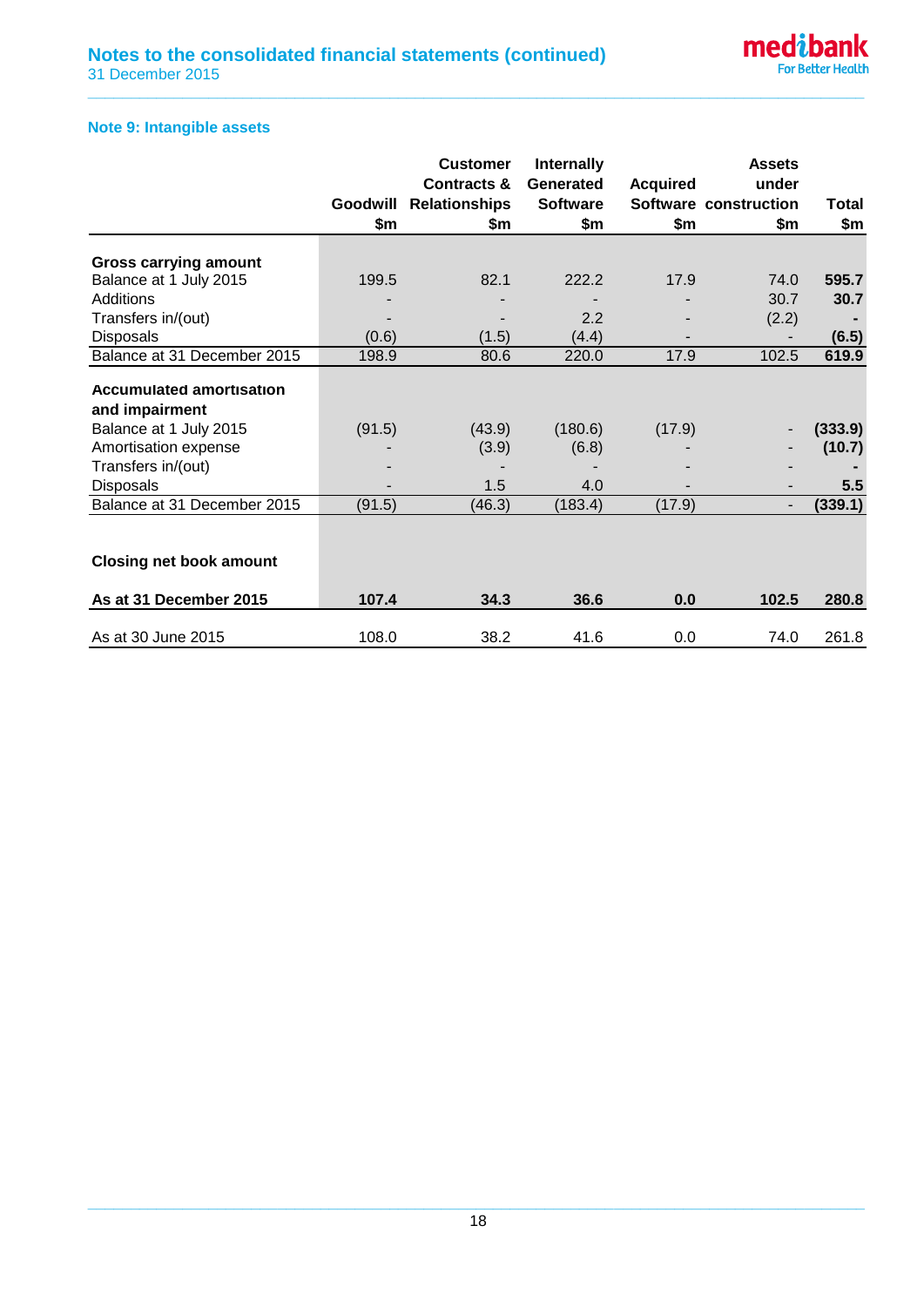|                                                     | 31 Dec 2015 | 31 Dec 2014 |
|-----------------------------------------------------|-------------|-------------|
|                                                     | \$m         | \$m         |
| Profit for the half-year                            | 227.6       | 143.8       |
| Depreciation                                        | 7.6         | 9.2         |
| Amortisation of intangibles assets                  | 11.0        | 14.3        |
| Amortisation of deferred acquisition costs          | 11.7        | 6.6         |
| Impairment of trade receivables                     | 0.1         | 0.1         |
| Net loss/(gain) on disposal of assets               | 0.8         | 0.4         |
| Net realised gain on financial assets               | (12.7)      | (4.2)       |
| Net unrealised loss on financial assets             | 49.9        | 0.8         |
| Interest income                                     | (23.1)      | (28.2)      |
| Dividend income reinvested                          | (4.9)       | (5.6)       |
| Trust distribution reinvested                       | (29.8)      | (8.7)       |
| Investment expenses                                 | 2.0         | 2.5         |
| Gain on sale of businesses                          | (4.5)       |             |
| Settlement costs for sale of businesses             | (19.2)      |             |
| Non-cash share-based payments expense               | 1.9         |             |
| Change in operating assets and liabilities:         |             |             |
| Decrease/(increase) in trade and other receivables  | (8.6)       | 36.6        |
| Increase in deferred acquisition costs              | (9.2)       | (14.4)      |
| Increase in other assets                            | (1.6)       | (1.8)       |
| (Decrease)/increase in net deferred tax liabilities | (4.0)       | 5.5         |
| Decrease in trade and other payables                | (93.7)      | (44.7)      |
| Decrease in unearned premium liability              | (168.3)     | (136.2)     |
| Decrease in claims liabilities                      | (29.7)      | (25.3)      |
| (Decrease)/increase in income tax liability         | 21.1        | (4.4)       |
| Decrease in provisions and employee entitlements    | (12.6)      | (31.2)      |
| Net cash outflow from operating activities          | (88.2)      | (84.9)      |

# **Note 10: Reconciliation of profit after income tax to net cash flow from operating activities**

**\_\_\_\_\_\_\_\_\_\_\_\_\_\_\_\_\_\_\_\_\_\_\_\_\_\_\_\_\_\_\_\_\_\_\_\_\_\_\_\_\_\_\_\_\_\_\_\_\_\_\_\_\_\_\_\_\_\_\_\_\_\_\_\_\_\_\_\_\_\_\_\_\_\_\_\_\_\_\_\_\_\_\_\_\_\_\_\_\_\_**

### **Note 11: Contingencies**

There were no material contingent assets or contingent liabilities pertaining to the Group at the end of the current reporting period.

### **Note 12: Key management personnel remuneration**

Medibank Private has granted performance rights with a fair value of \$1,465,431 under a Performance Rights Plan to key management personnel as the long-term incentive component of their remuneration for the financial year ended 30 June 2016.

The plan details have been disclosed in the 30 June 2015 remuneration report.

# **Note 13: Events occurring after the reporting period**

Since 31 December 2015, Directors have declared a fully franked interim dividend of \$137.7m (5 cents per share) to be paid on 29 March 2016.

Apart from the interim dividend declared, there have been no events occurring after the reporting period which would have a material effect on the Group's consolidated interim financial report at 31 December 2015.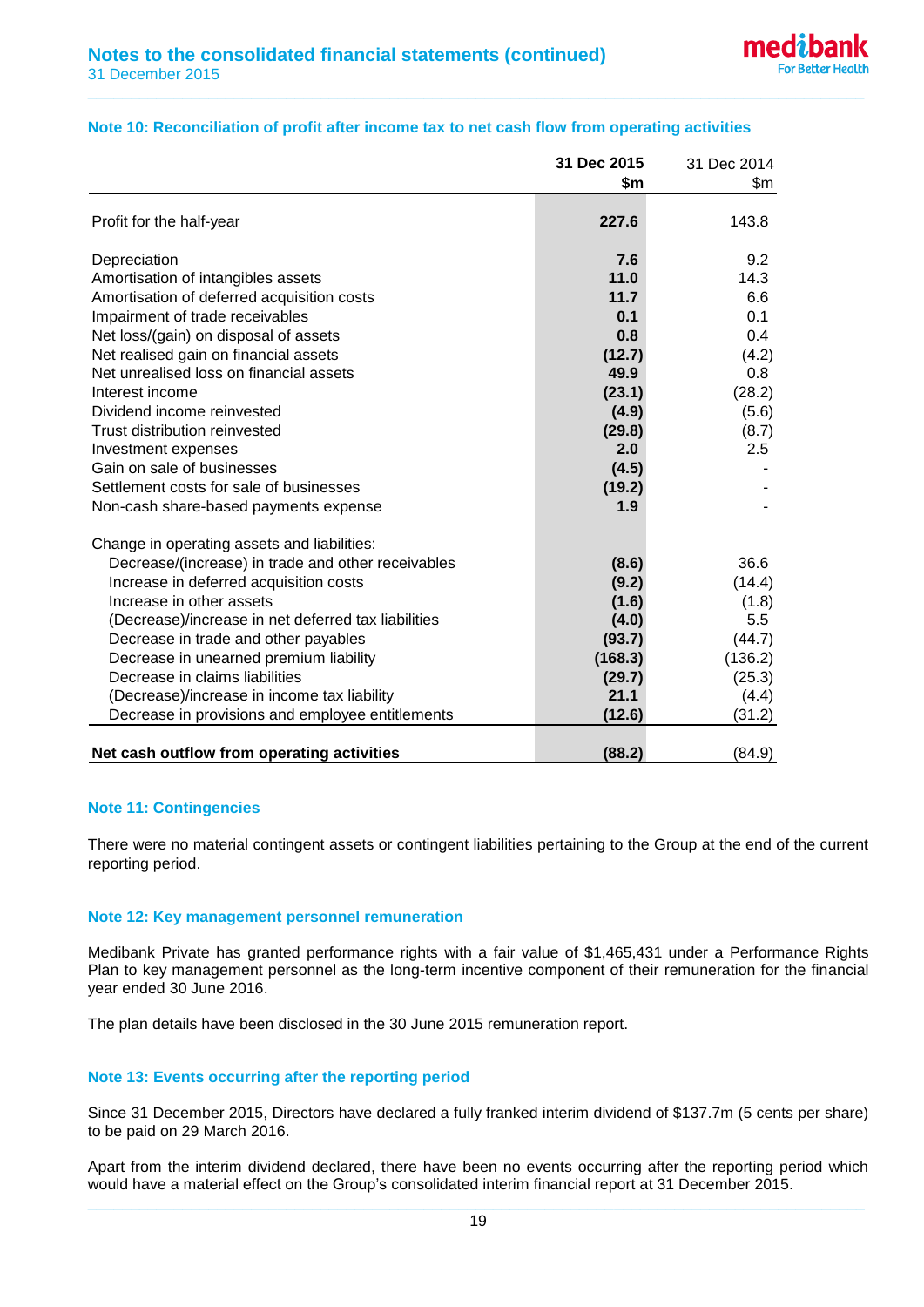

The directors declare that, in the opinion of the directors:

- (a) the financial statements and notes set out on pages 4 to 19 are in accordance with *the Corporations Act 2001*, including:
	- i. giving a true and fair view of the Consolidated Entity's financial position as at 31 December 2015 and of its performance for the half-year ended on that date; and
	- ii. complying with *Australian Accounting Standards, the Corporations Regulations 2001* and other mandatory professional reporting requirements; and
- (b) there are reasonable grounds to believe that the Company and the Group will be able to pay their debts as and when they become due and payable.

This declaration is made in accordance with a resolution of the directors.

On behalf of the Board,

cande

Elizabeth Alexander AM George Savvides<br>
Chairman Manaqing Directo

19 February 2016 Melbourne

paye Souvides

Managing Director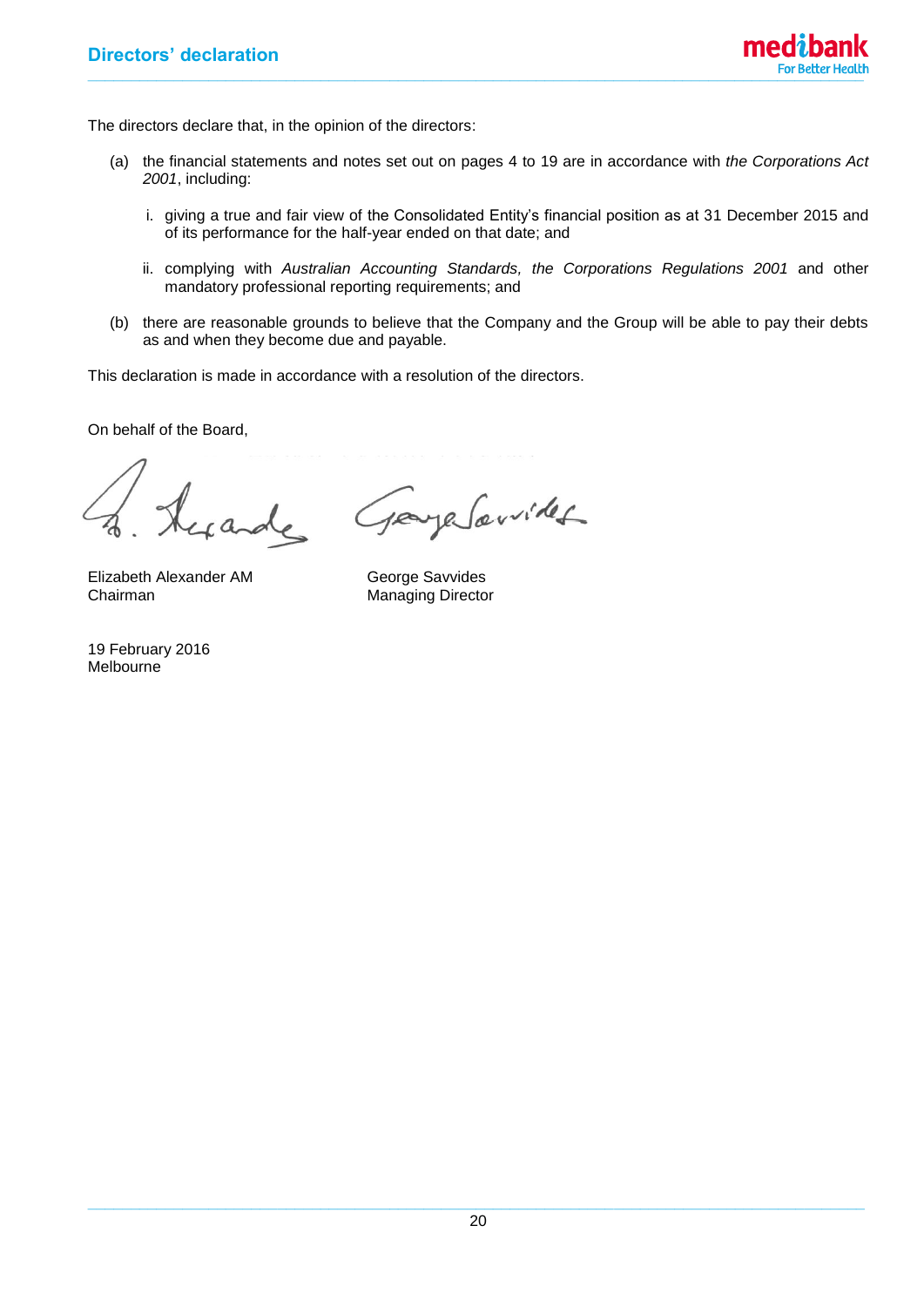

# **Independent auditor's review report to the shareholders of Medibank Private Limited**

# **Report on the Half-Year Financial Report**

We have reviewed the accompanying half-year financial report which comprises the consolidated statement of financial position as at 31 December 2015, the consolidated income statement, the consolidated statement of comprehensive income, the consolidated statement of changes in equity and the consolidated statement of cash flows for the half-year ended on that date, selected explanatory notes and the directors' declaration for the Medibank Private Limited Group (the consolidated entity). The consolidated entity comprises both Medibank Private Limited (the Company) and the entities it controlled during that half-year.

# *Directors' responsibility for the half-year financial report*

The directors of the company are responsible for the preparation of the half-year financial report that gives a true and fair view in accordance with Australian Accounting Standards (including the Australian Accounting Interpretations) and the *Corporations Act 2001* and for such internal control as the directors determine is necessary to enable the preparation of the half-year financial report that is free from material misstatement whether due to fraud or error.

# *Auditor's responsibility*

Our responsibility is to express a conclusion on the half-year financial report based on our review. We conducted our review in accordance with Australian Auditing Standard on Review Engagements ASRE 2410 *Review of a Financial Report Performed by the Independent Auditor of the Entity*, in order to state whether, on the basis of the procedures described, we have become aware of any matter that makes us believe that the half-year financial report is not in accordance with the *Corporations Act 2001* including giving a true and fair view of the consolidated entity's financial position as at 31 December 2015 and its performance for the half-year ended on that date; and complying with Accounting Standard AASB 134 *Interim Financial Reporting* and the *Corporations Regulations 2001*. As the auditor of Medibank Private Limited , ASRE 2410 requires that we comply with the ethical requirements relevant to the audit of the annual financial report.

A review of a half-year financial report consists of making enquiries, primarily of persons responsible for financial and accounting matters, and applying analytical and other review procedures. A review is substantially less in scope than an audit conducted in accordance with Australian Auditing Standards and consequently does not enable us to obtain assurance that we would become aware of all significant matters that might be identified in an audit. Accordingly, we do not express an audit opinion.

# *Independence*

In conducting our review, we have complied with the independence requirements of the *Corporations Act 2001*.

*PricewaterhouseCoopers, ABN 52 780 433 757 Freshwater Place, 2 Southbank Boulevard, SOUTHBANK VIC 3006, GPO Box 1331, MELBOURNE VIC 3001 T: 61 3 8603 1000, F: 61 3 8603 1999, www.pwc.com.au*